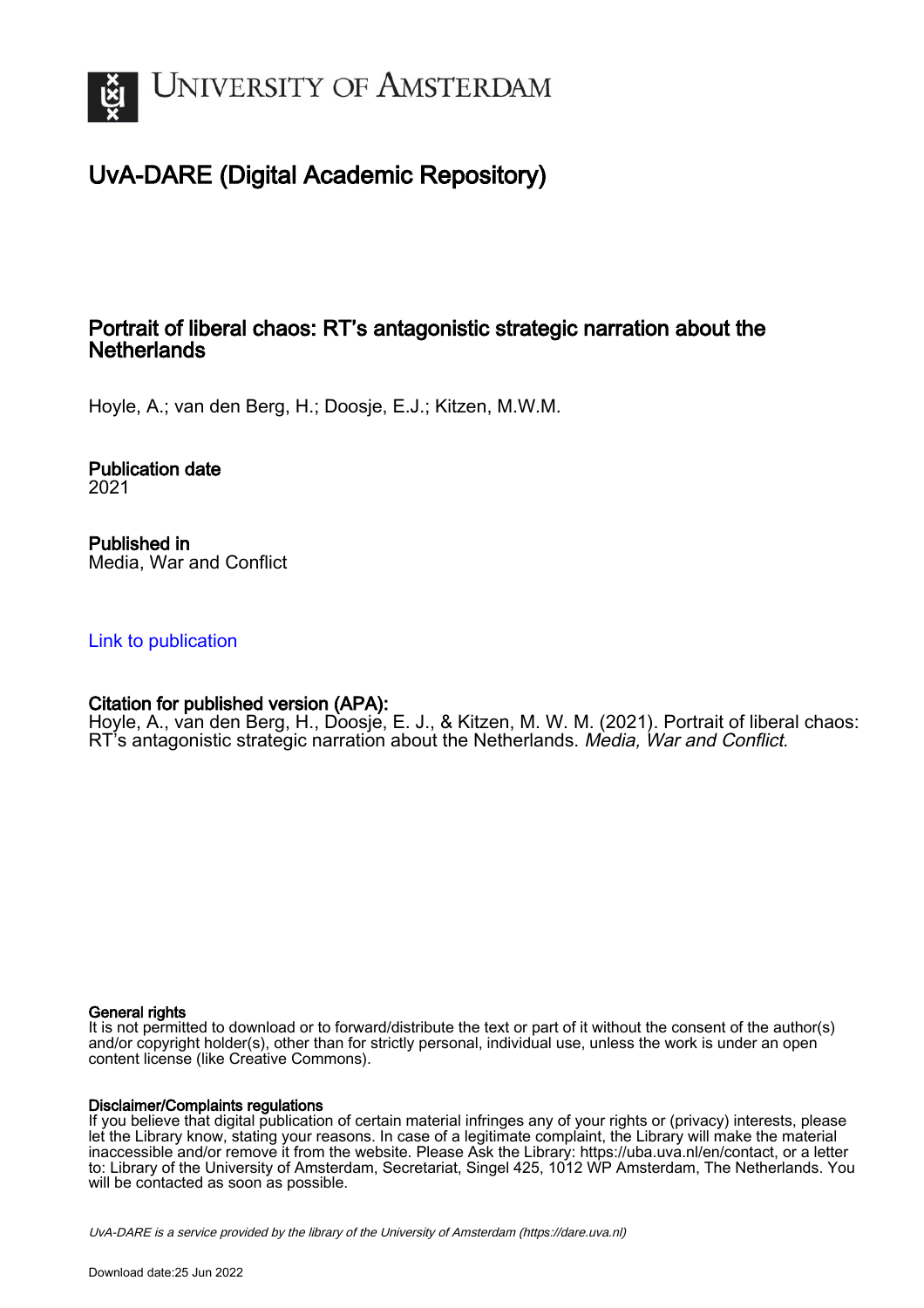**1064[705](http://crossmark.crossref.org/dialog/?doi=10.1177%2F17506352211064705&domain=pdf&date_stamp=2021-12-29)** MWC0010.1177/17506352211064705Media, War & Conflict**Hoyle et al.**

*Article*

# **Portrait of liberal chaos: RT's antagonistic strategic narration about the Netherlands**



Media, War & Conflict 1–19 © The Author(s) 2021  $\odot$ ര

DOI: 10.1177/17506352211064705 Article reuse guidelines: [sagepub.com/journals-permissions](https://uk.sagepub.com/en-gb/journals-permissions) [journals.sagepub.com/home/mwc](https://journals.sagepub.com/home/mwc)



# **Aiden Hoyle**

Department of Psychology, University of Amsterdam, the Netherlands Defence, Safety & Security, TNO (Netherlands Organization for Applied Scientific Research), the Hague, the Netherlands Faculty of War Studies, Netherlands Defence Academy, Utrecht, the Netherlands

# **Helma van den Berg**

Defence, Safety & Security, TNO (Netherlands Organization for Applied Scientific Research), the Hague, the Netherlands

# **Bertjan Doosje**

Department of Psychology, University of Amsterdam, the Netherlands

# **Martijn Kitzen**

Faculty of War Studies, Netherlands Defence Academy, Utrecht, the Netherlands

# **Abstract**

Hostile political actors can use antagonistic strategic narration as a means of marring the image of targeted states in the international arena. The current article presents a content analysis of narratives about the Netherlands that were published by Russian state-sponsored media outlet RT between 2018 and 2020, capturing a period of heightened tension between the states. The authors distil and describe six overarching narratives used to portray the Netherlands as a state of liberal chaos. They analyse them using a framework of strategies underpinning Russian statesponsored media's narration, and interpret their strategic functions within the context of recent Dutch–Russian relations. Finally, they provide directions for future research, such as expanding on nuances within Russian media's negative portrayals of different states or exploring the possible psychological responses this narration may elicit in the Dutch domestic audience.

## **Keywords**

antagonistic narrative strategies, malign information influence, Russia, strategic narratives, the **Netherlands** 

#### **Corresponding author:**

Aiden Hoyle, University of Amsterdam, Nieuwe Achtergracht 129B, 1018 WS Amsterdam, the Netherlands. Email: [a.hoyle@uva.nl](mailto:a.hoyle@uva.nl)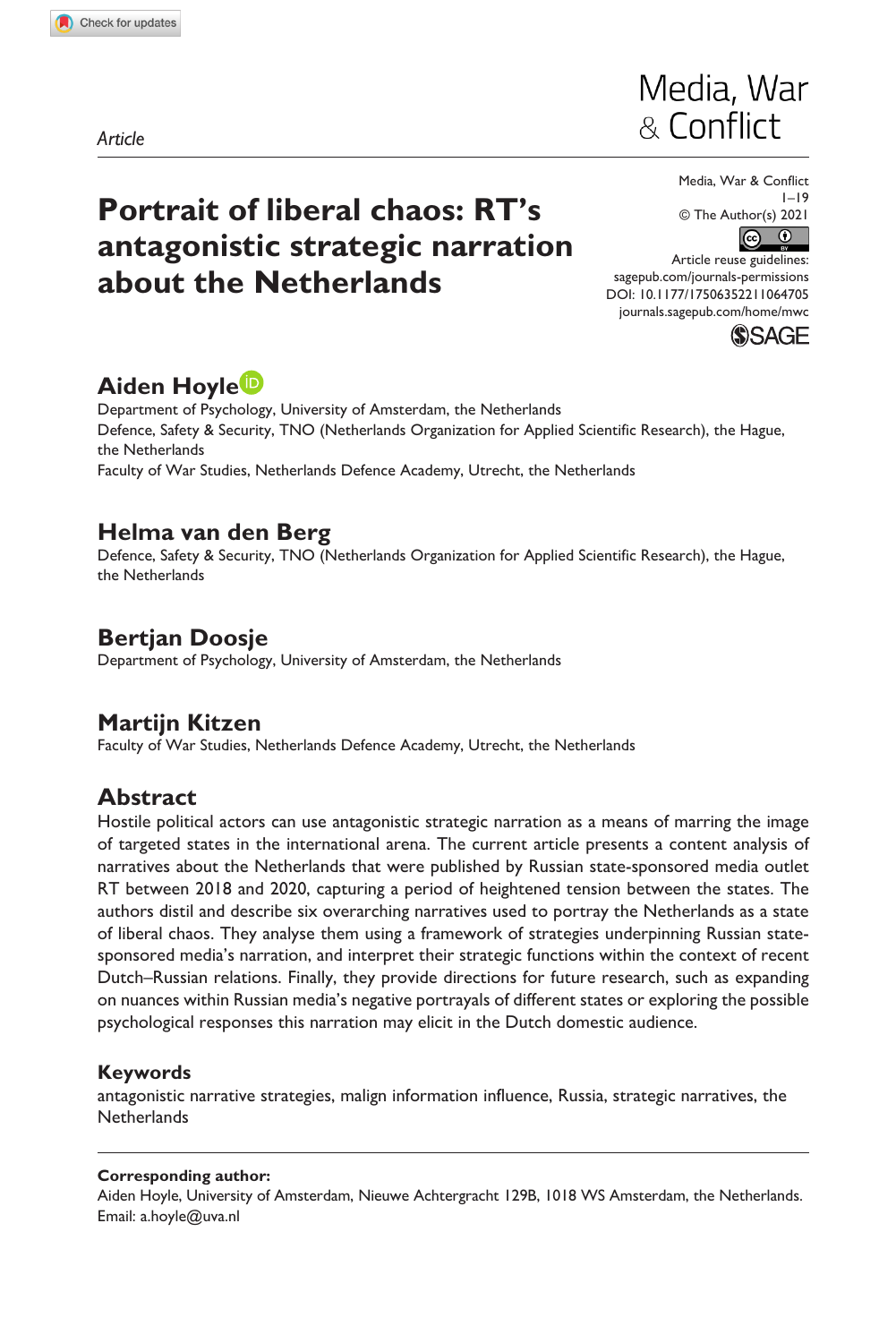Using international news media to engage and influence foreign audiences is a fundamental ambition in Russian foreign policy (Russian Ministry of Foreign Affairs, 2016). State-sponsored transnational media outlets RT and Sputnik have been labelled as public diplomacy vectors for the Russian government to articulate their vision of the international order and pursue foreign policy objectives (Elswah and Howard, 2020). Both outlets have been criticized for projecting false or distorted information about international affairs, termed as 'antagonistic strategic narration' (Wagnsson and Barzanje, 2021). Strategic narratives are defined as 'a means by which political actors attempt to construct a shared meaning of the past, present, and future of international politics to shape the behavior of domestic and international actors' (Miskimmon et al., 2013: 2). They therefore act as tools to imbue facts and events with meaning in a manner that benefits a political actor's objectives. Strategic narratives can be 'antagonistic', with political actors dispersing critical or hostile information about another political actor to inflict harm – a concept described as 'malign information influence' (Wagnsson, 2020).

RT and Sputnik's projection of antagonistic strategic narration can be considered an aspect of their roles as 'organs of influence' for the Kremlin (Rose and Dyomkin, 2017). Antagonistic narration is used to rearticulate, or undermine, the status and image of particular states in accordance with Russian leadership's medium and long-term foreign policy goals. This is reflective of the competitive approach that Russian leadership takes towards foreign policy, where 'the insecurity of others makes Russia itself more secure' (Giles, 2019: 23). Szostek (2020: 2729) describes the Kremlin's approach as rooted in its understanding that international media influence is a 'zero-sum game in which they must fight their hostile Western rivals for supremacy'. Projecting distorted and critical information that mars the image or reputation of targeted foreign states can therefore be seen as a weapon to be wielded in this battle – within Russia's broader grapple for status and soft power from the West (Forsberg et al., 2014).

# **Russian malign information influence in the Netherlands**

Several studies have investigated the antagonistic nature of narratives projected by Russian state-sponsored media about different international political actors. This includes case studies of narration about European countries (e.g. Deverell et al., 2020; Rebegea, 2019; Wagnsson and Barzanje, 2021) and the United States (e.g. Ramsay and Robertshaw, 2019), or organizations such as NATO or the EU (e.g. Chaban et al., 2017; Ramsay and Robertshaw, 2019). Building on this, the current article intends to analyse recent coverage published by RT to understand how it (antagonistically) narrates a currently understudied case: the Netherlands.

Investigations have revealed instances of RT and Sputnik content about the Netherlands filtering into both mainstream and alternative Dutch media (Kouwenhoven and Heck, 2020), and recent years have seen public discourse concerning Russian malign information influence in Dutch society intensifying (Volkskrant, 2020). Despite these concerns, analyses of Russian media narratives about the Netherlands remain scarce. Some studies have examined Russian narration of events involving the Netherlands (e.g. Rietjens, 2019; Zhabotynska and Velivchenko, 2019), but a more general account of Russian media's narration about the Netherlands is lacking. By providing this, we aim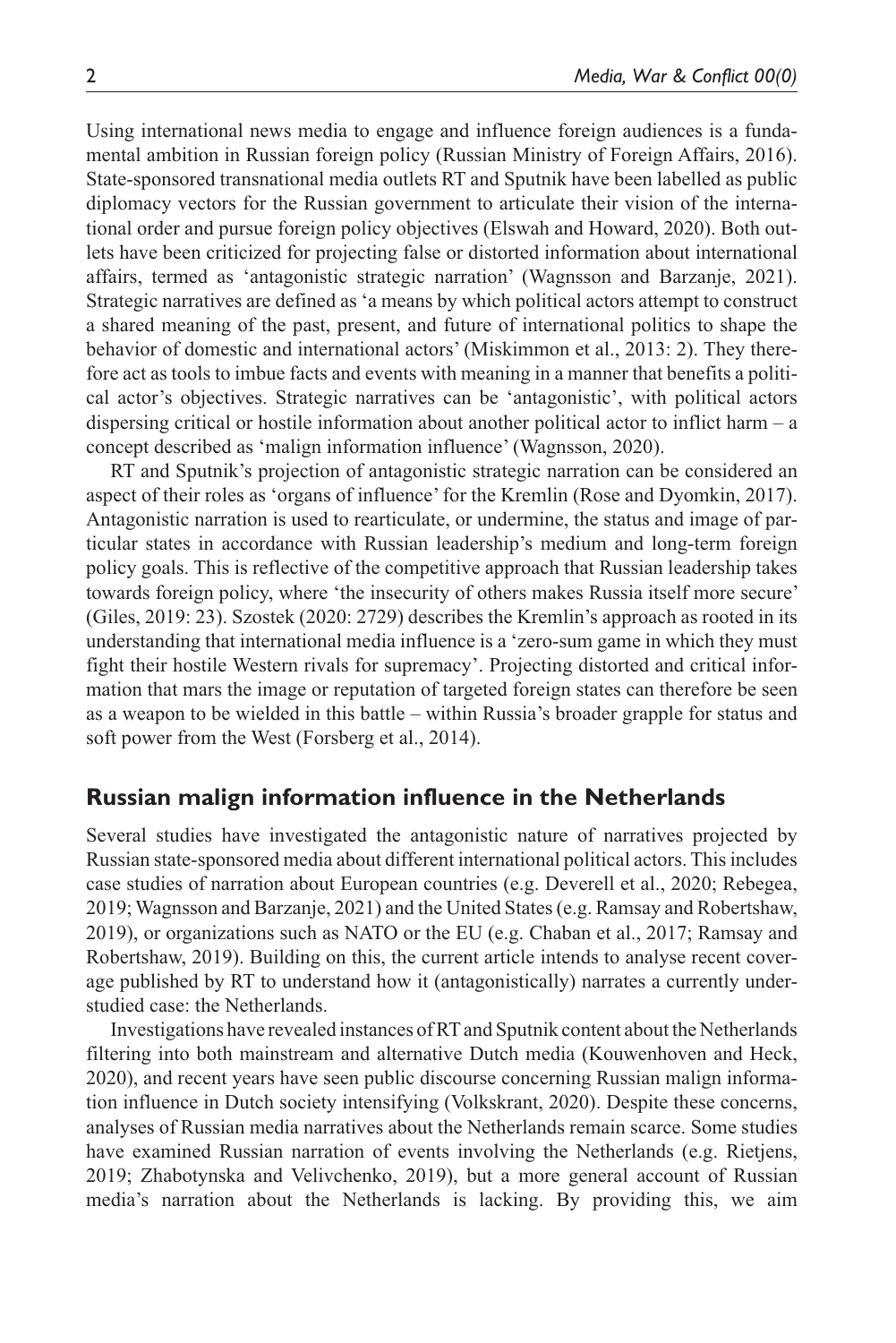to contribute to discourse around the potential damage of Russian malign information influence in Dutch society as 'there is a need to understand how narratives are *constructed* to be able to assess their harmful capacity' (Deverell et al., 2020: 2).

### *Dutch–Russian relations*

An examination of Russian state-produced media narration about the Netherlands is particularly pertinent given the backdrop of contemporary Dutch–Russian relations. Studies have shown an apparent inverse relationship between the degree of antagonism in Russian media's narration about a certain political actor, and the relations or strategic importance that that actor has to Russian leadership. For example, comparative analyses of Sputnik narratives showed that 'rough' portrayals of Denmark and Sweden, who were narrated as unstable and culturally deviant, differed from the more 'delicate' portrayals afforded to Finland and Norway (Deverell et al., 2020: 16). This difference can be connected to the latter two's Russian borders and prominence in Arctic security, which confers utility to Russia and may precipitate restraint by Russian leadership, in contrast to Sweden and Denmark whose relations with Russia are less beneficial. Chaban et al. (2017) have noted a similar mechanism in their analysis of Russian (international) media's narratives about the EU following the Russian–Ukrainian crisis in 2014. They observed a substantial shift, where the narration became more hostile and had an 'increased emphasis on the fragmented and therefore weak nature of the EU' (p. 495) after the crisis. They connect this shift in sentiment to the EU's public rebuking of Russia as a consequence of the conflict.

While, historically, relations between the Netherlands and Russia were largely amicable, they have increasingly soured across the last decade. The Netherlands itself holds significance in Russian history, with much documentation indicating the formative influence of Czar Peter the Great's visit to the Netherlands in 1699, when he established a permanent diplomatic mission in the Hague to strengthen the states' relationship (Neumann, 2008). Indeed, 2013 saw the states celebrating a 'friendship year' marking 400 years of bilateral relations; ter Haar (2017) describes Dutch–Russian relations since the cold war as developing, buoyed by a mutual interest in cooperative economic development, and how Dutch responses to Russian misconduct were typically tethered to broader EU- or NATO-wide responses.

However, the downing of Malaysia Airlines Flight 17 (MH17) over eastern Ukraine in 2014 – a flight with 196 Dutch citizens on board – and the subsequent criminal investigation catalyzed a steep decline in relations between the states (Van der Togt, 2016). Two parallel inquiries concluded that the aircraft was downed by a BUK-TELAR system thought to be of Russian origin (Joint Investigation Team, 2016; Onderzoeksraad voor Veiligheid, 2015). Criminal proceedings began in 2017 and, in 2019, the Dutch public prosecution service charged four people, including three Russians, with shooting down the aircraft (Government of the Netherlands, 2019) with court proceedings for this case beginning in June 2021. These developments were repeatedly dismissed by Russian leadership as attempts 'aimed at discrediting the Russian Federation in the eyes of the international community' (Russian Ministry of Foreign Affairs, 2019). In July 2020, the Netherlands brought a case against Russia before the European Court of Human Rights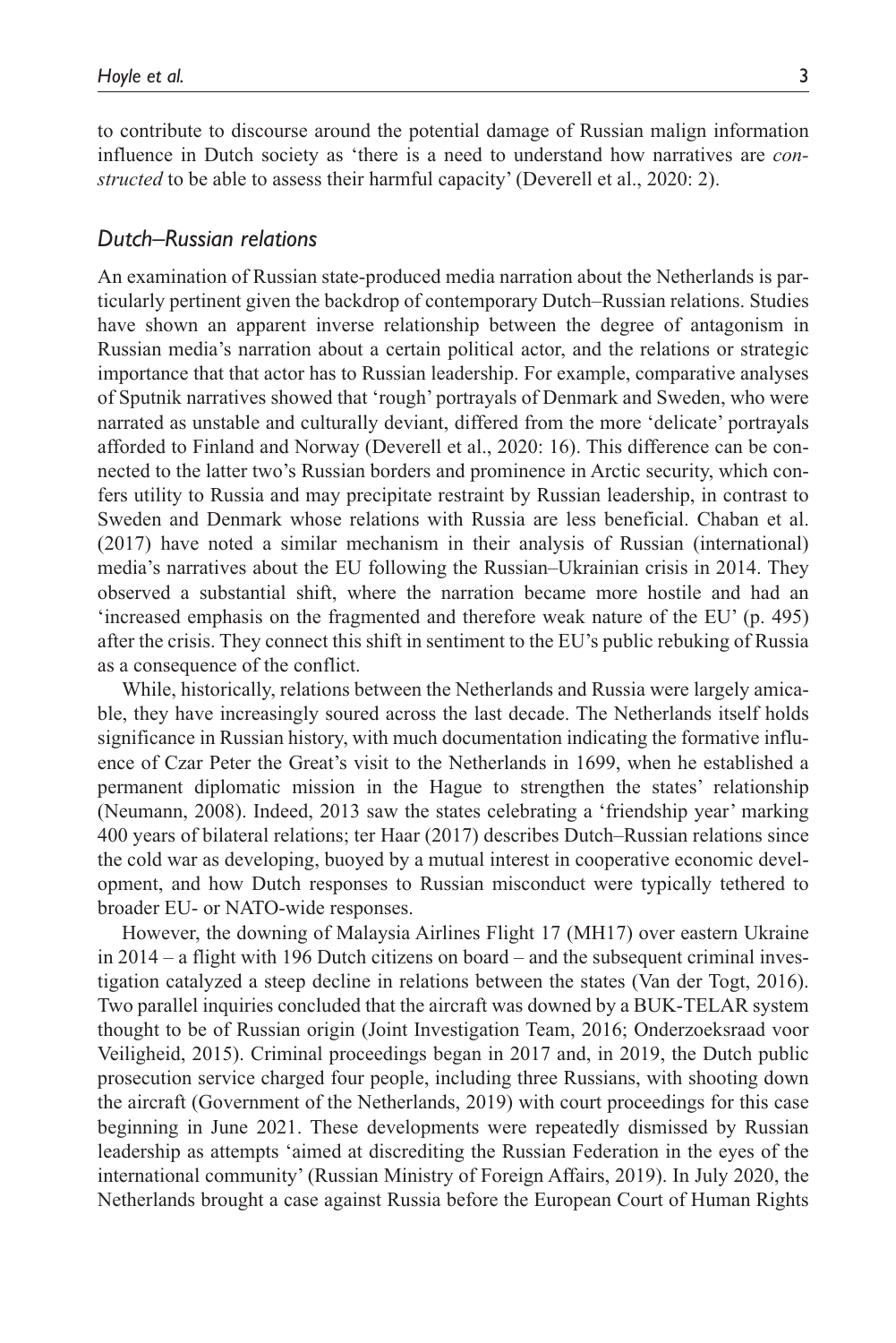(Government of the Netherlands, 2020b), described as 'unfriendly actions' in a statement by Russian leadership, and leading to its withdrawal from 'pointless' talks with the Netherlands in October (RT, 2020a). Further events punctuated this deterioration in relations, such as the controversial 2016 Ukraine–EU association agreement referendum, viewed by some as an example of Russian foreign influence (Applebaum, 2016), or the Netherlands accusing the Russian secret service of attempting a cyber-attack in 2018 (Algemeen Dagblad, 2018).

# **The current study**

The positioning of the Netherlands as our study's focus allows us to build on and extend previous examinations of how Russia antagonistically narrates Western states. Flight MH17 and the legal case unfolding around it can be seen as a watershed moment in Dutch–Russian relations (Van der Togt, 2016), the most prominent in a series of cascading disagreements. It also marks the beginning of a more independent, outspoken approach towards Russia by the Netherlands (ter Haar, 2017), including its ongoing pursuit of legal accountability by the Russian state, a source of mounting damage to the Russian international image. This brewing geopolitical context inevitably pervades any analysis of Russian narratives about the Netherlands and confers our case study with a particular significance amongst other studies of how Western states are represented by Russian state-sponsored media. The current study therefore contributes an examination that can enrich our understanding of antagonistic strategic narration and, in particular, how such outlets leverage antagonistic strategic narratives to portray a state in direct, ongoing and very publicized contention with Russian leadership − a Dutch thorn in the Kremlin's side.

# **Method**

## *Data selection*

We analysed a corpus of 146 articles published by RT (rt.com), across a three-year period between 1 January 2018 and 31 December 2020, constituting a recent and sufficientlysized sample. A total of 156 articles were initially selected, having been tagged as 'Netherlands news'. The database was then combed to ensure that the majority of each article's content was focused on the Netherlands; 10 articles were then removed due to not fulfilling this criterion.

# *Analytical framework*

We embrace an analytical framework proposed by Wagnsson and Barzanje (2021). Devised using Sputnik's coverage of Sweden between 2014–2018, the framework has later been applied to Sputnik's coverage of other Nordic states (Deverell et al., 2020) and Sweden during the Coronavirus pandemic (Hellman, 2021). The framework outlines three principal antagonistic narrative strategies employed by Russian state-sponsored media. *Destruction* aims to dismantle perceptions of a target state's military resolve,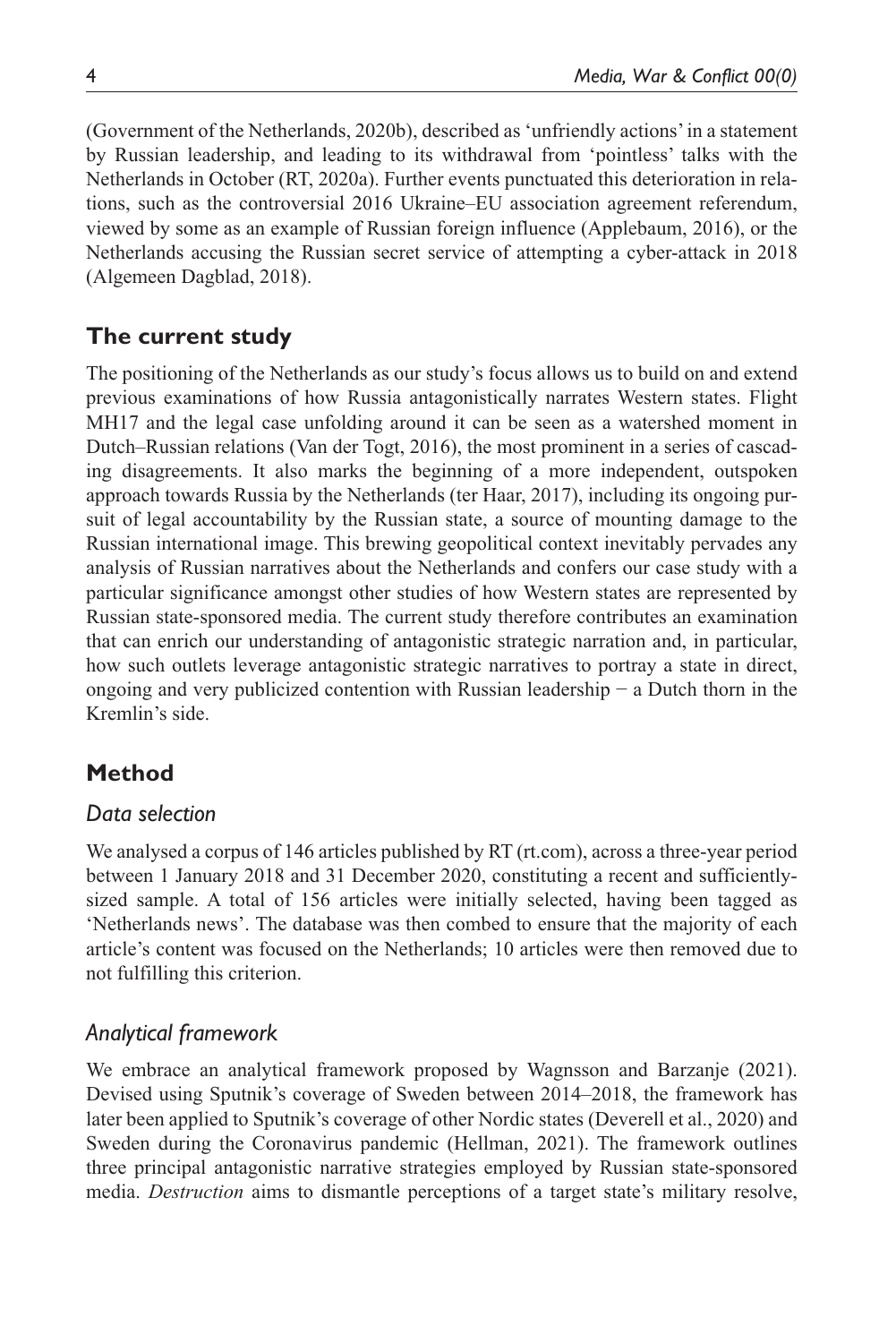economic strength and governmentality (Deverell et al., 2020: 4) by amplifying portrayals of crime, disorder and internal divisions, weakening domestic military support and harming the target's image as an attractive partner for alliances (Wagnsson and Barzanje, 2021: 12). *Suppression* aims to tarnish a state's moral image by projecting narratives that pathologize a targeted state's 'way of life, leadership or population' and present it as 'morally deviant', belittling the state's moral, cultural, or religious standards and emphasizing liberal or non-traditional values in the state. Finally, *direction* tacitly induces, through narration, geopolitical behaviour by the state that is strategically advantageous for the Kremlin by positively narrating desirable events and negatively narrating undesirable developments.

The strategies align with extant analyses of Russia's geopolitical ambitions to undermine cohesion in the West (Pomerantsev and Weiss, 2014), gain recognition as a great power (Miskimmon and O'Loughlin, 2017; Szostek, 2017) and portray itself as the global defender of traditional conservative values (Hutchings and Szostek, 2015). In applying the framework to RT narratives of the Netherlands, we make further contributions to the field by developing this analytical framework's generalizability. All previous applications of the framework have used Sputnik and, while convergence in thematic content between RT and Sputnik has been observed (e.g. Ramsay and Robertshaw, 2019), this would be its first application to RT.

#### *Data analysis*

We began with an 'ethnographic content analysis', where articles were read chronologically and repeated topics were noted (Altheide and Schneider, 2013). We defined a topic as the subject or event that the article centres on. New topics were listed as they were identified, sometimes leading to the assimilation or separation of categories to be more inclusive or specific, and the coding of previous articles adjusted. This constant comparison method allowed for flexibility in the identification of codes and ensured they represented the whole corpus. This process led to the identification of 15 distinct topics.

During this coding procedure, attention was given to the 'documentary reality' of the articles: that they are documents of a Russian media organization with specific strategic intentions. This informed our identification of the antagonistic strategic narration. Synthesizing many definitions, Coticchia and Catanzaro (2020: 7) consider strategic narratives as 'storylines' that are 'deliberately designed to achieve political objective'. Therefore, we not only focused on what topics were discussed, but *how* they were discussed: what elements were amplified, what frames were used, who were the central figures and how the articles hung together as a narrative sequence. The procedure identified six narratives, which we formalized alongside the identified topics in a codebook (see Tables 1 and 2 in the supplemental material to this article).

Two human coders then used this codebook, systematically noting when topics or narratives were present in an article. Importantly, every article had to be assigned at least one topic, but not every article had to be coded with a narrative. The coders underwent training where they familiarized themselves with the coding framework. Good average pairwise agreement was found after an initial coding of 15 percent of the corpus, and the coders clarified any drastic differences in their approaches before proceeding with the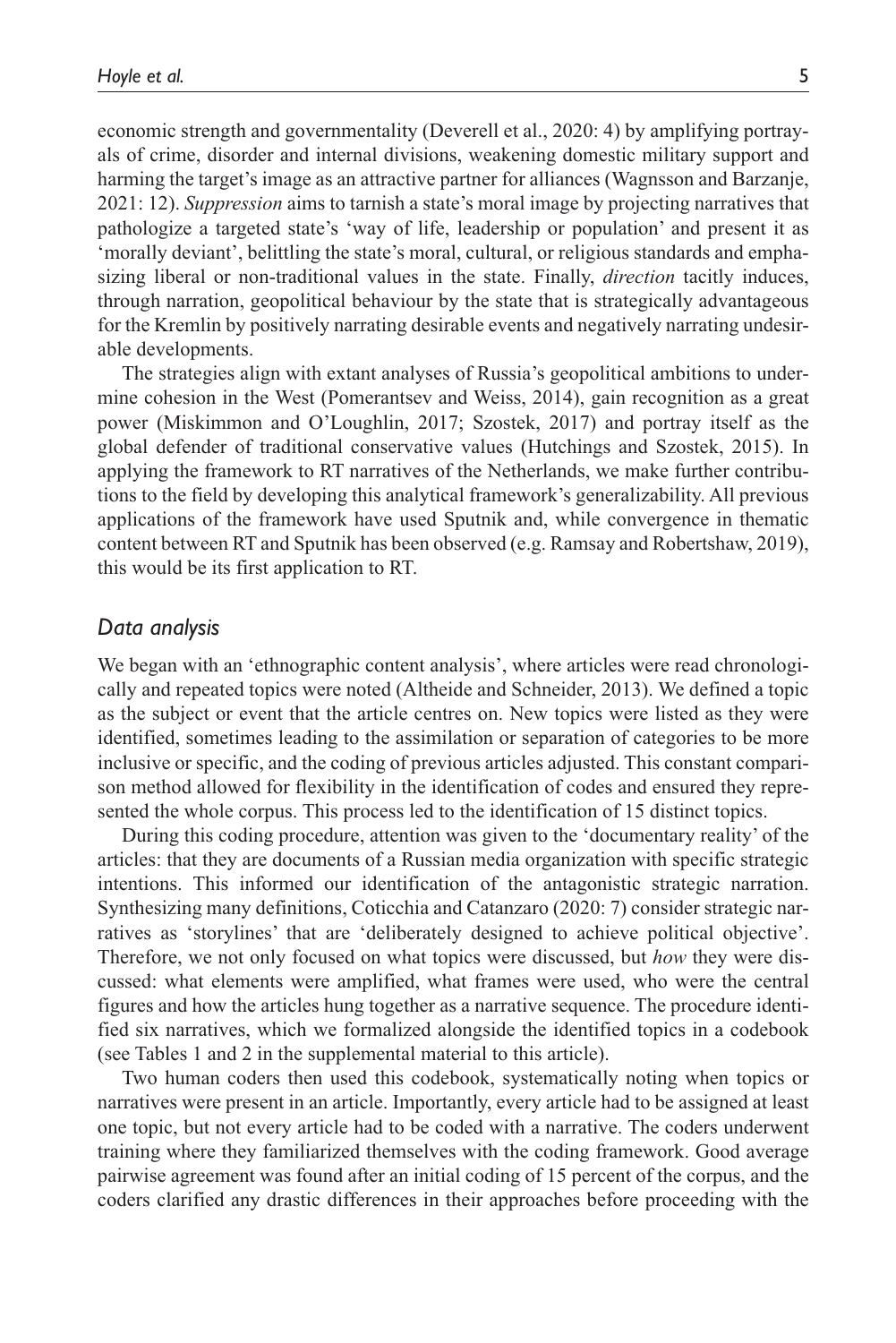rest. Finally, we conducted reliability tests to ensure that there was strong agreement in how the raters coded the corpus. The kappa scores – a statistical test that calculates the degree of agreement between two or more independent raters on a scale between –1 and 1 – were all close or above 0.7, satisfying accepted cut-offs (McHugh, 2012). Full reliability indices are displayed in Table 3 in the supplementary material to this article.

## **Results**

We identified 15 topics and 6 distinct but intersecting narratives. These narratives assemble the article topics into cohesive and consistent stories that are woven through RT's narration of the Netherlands. The extent to which these story topics contribute to each narrative can also be seen in Figure 1, as well as the total occurrence of each of the six narratives. Often the narratives intersected, with 28 articles contributing to at least two narratives; 49 articles did not contribute to any narrative and were mostly short, factually-based updates about the coronavirus pandemic in the Netherlands.

In the following section, we will describe and illustrate each identified narrative and discuss the extent to which antagonistic narrative strategies are being employed. In presenting our findings, we offer a few particularly pertinent examples of each narrative. More examples can be found in the corpus on the study's online repository.

### *A dangerous society – Dutch violence and crime*

Figure 1 shows that the most common antagonistic strategic narrative that was identified in the corpus was 'a dangerous society'. This narrative portrayed the Netherlands as an unsafe and chaotic state, with rising levels of crime, violence and terrorist attacks. The propagation of this narrative was almost always achieved through the disproportionate amplification of random instances of violence or shootings. Such articles consisted mainly of videos or graphic images, with little supporting text or context (e.g. RT, 2020d). In this, the articles seemed intent on viscerally depicting a sense of danger within the Netherlands rather than relaying information. Other articles were less sensational but still depicted crime as common across the Netherlands. Examples here included stories of Dutch police discovering 'torture chambers', or an elaborate theft of a famous painting from a Dutch museum.

The 'dangerous society' narrative was sometimes broadened in more extensive, analytical pieces, such as articles describing the Netherlands as a 'narco-state' with a veneer of harmony and prosperity but a vulnerable underbelly, overrun with criminal gangs who are 'taking advantage to create a parallel mafia society' (RT, 2018a). References were also made to the lax approach of the Dutch to drugs – echoing Sputnik's focus on the effects of Danish drug policy (Deverell et al.,  $2020: 13$ ) – or immigration – a consistent theme in Russian narration (Wagnsson and Barzanje, 2021) – as 'root' factors in this rising unsafety.

We see the 'dangerous society' as a strong example of the destruction strategy. The narrative describes the Netherlands as chaotic, disorderly and teeming with crime and violence. In this, it builds an image of weakness and disarray, painting the Netherlands as an anarchic state that has lost control of its citizens and is therefore also unlikely to be capable of coordinating proper defence.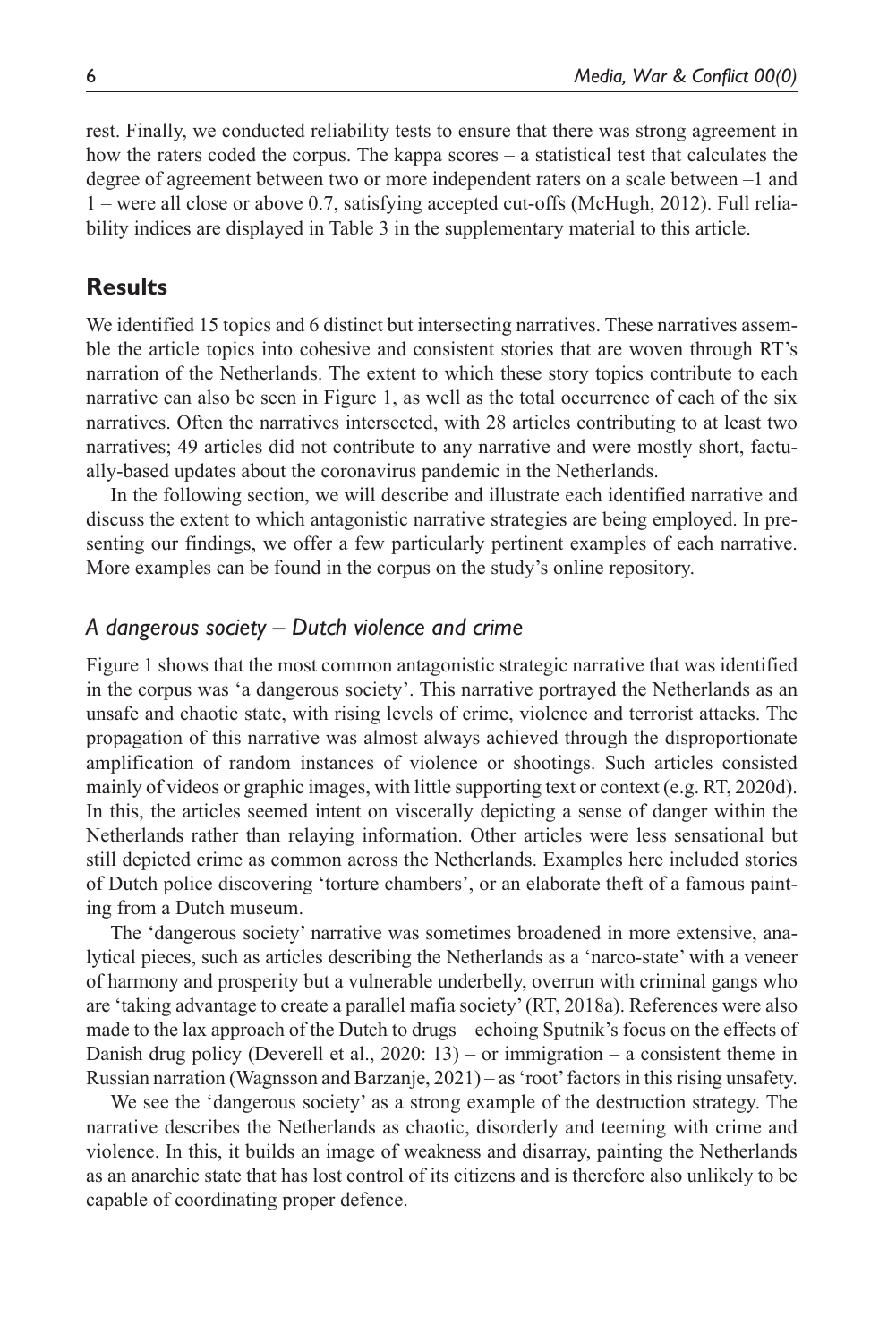

**Figure 1.** A bar plot indicating the total occurrence of each antagonistic strategic narrative identified and a heat map indicating the contribution of article topic to each antagonistic strategic narrative.

## *A weird society – Dutch hyperliberalism*

The second most prevalent narrative was 'a weird society', used to portray the Netherlands as an eccentric society with strange, overly progressive values. Stories of Dutch liberal values almost exclusively contributed to this narrative, with some additional stories about Dutch domestic policy or societal tension included. The articles often had a derisive or demeaning tone. For example, the previously mentioned creation of a transgender pride street was mocked as a 'woke paintjob' (RT, 2019i), efforts to diversify street names were portrayed as liberal pandering (RT, 2019a), and a policy to minimize contact in the coronavirus pandemic by finding a stable sexual partner fed an image of Dutch 'sexual permissiveness' (RT, 2020c). Such articles often included derogatory Twitter posts, intimating that such events had led to the Netherlands being ridiculed internationally.

Sometimes, the narration of this 'overly liberal' approach tipped into highlighting its potential dangers. For example, a Dutch university's policy to advertise job vacancies as 'women-only' was floated as actually detrimental to women (RT, 2019e). More extremely, a government policy to provide female drug addicts with contraception was described as evidence that 'liberal ideals can turn deeply sinister' (RT, 2020g). The 'weird society'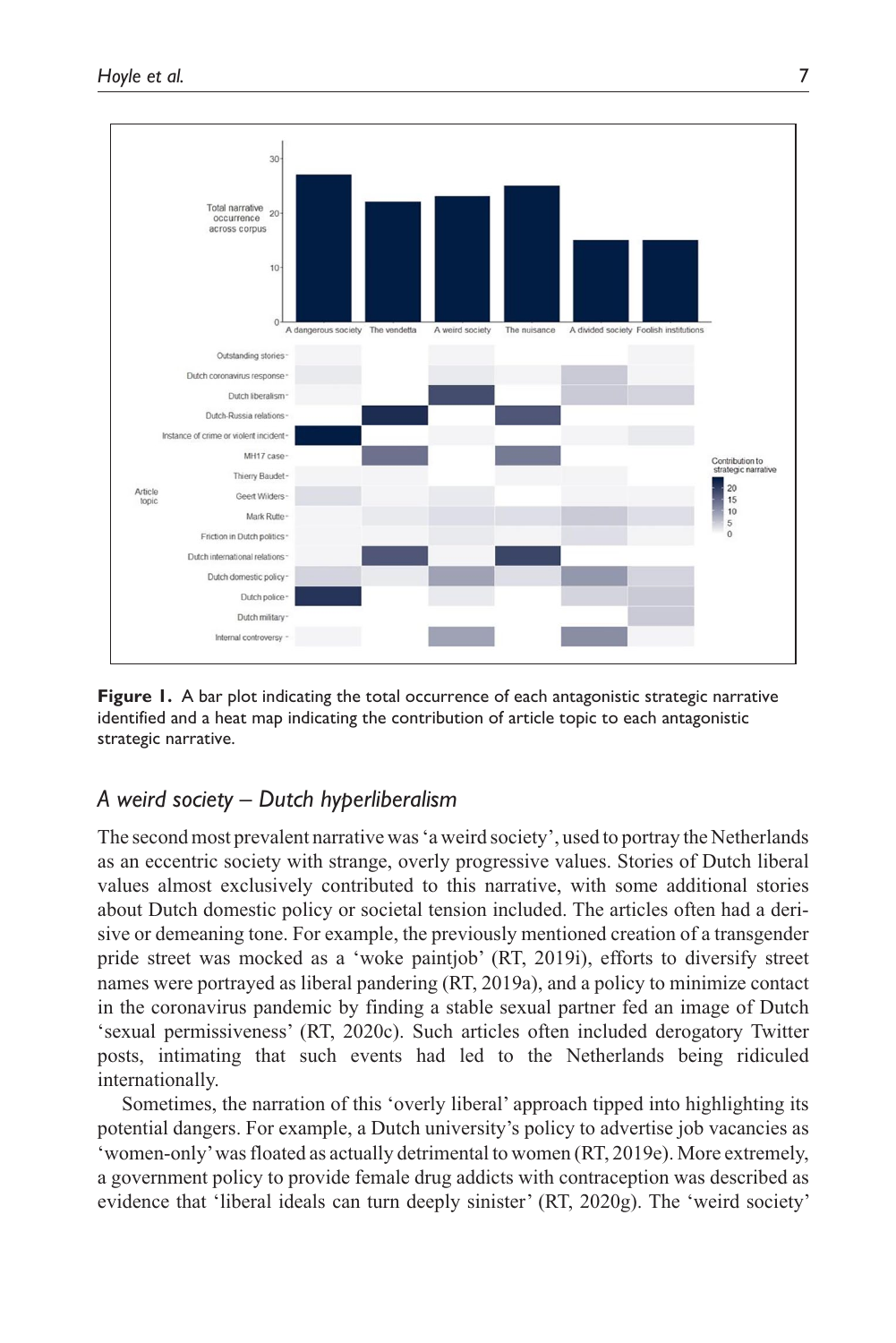narrative also sometimes intersected with other narratives, such as 'the unsafe' space, where the previously mentioned 'narco-state' article suggested that 'the Dutch have also brought many of the problems upon themselves' with their liberal *gedoogbeleid* approach to law enforcement.<sup>1</sup> In this narrative, we see a concerted effort to malign the progressive ideals of Dutch society.

This ties into Russia's portrayal of Europe as a decadent, deviant space where norms have degenerated (Tyushka, 2021) and, within this, how the Netherlands has long been afforded a leading role in Russia's construction of European liberalism. For example, Edenborg (2018) discusses Russian media's coding of Dutch society in 2013, where a reporter mentioning 'Dutch tolerance' was underlaid by more nefarious intentions by implicitly associating the Dutch normalization of LGBTQ issues to paedophilia. Such representations of European degeneration serve as a favourable downward comparison that Russia can instrumentalize when projecting its previously mentioned image as the global defender of traditional values. We believe the 'weird society' narrative, therefore, constitutes the clearest example of suppression in the corpus. In belittling Dutch society and culture, pathologizing the progressive aspects of its culture and mocking liberal groups who are pushing for these 'strange' policies, we see a concerted effort to tarnish the Netherlands image as respectable or admirable. Instead, the Netherlands becomes absurd and ridiculous, even morally reprehensible, and undeserving of recognition by the international community.

#### *The vendetta – Dutch Russophobia*

Another prominent narrative was one frequently discussed in the literature examining Russian media: anti-Russian attitudes (Elswah and Howard, 2020). Russia has projected this narrative for some time, casting itself as a 'besieged fortress' that is under threat from the West (Blank, 2008: 15). Sometimes, this narrative unfolded in broad and unspecific examinations of Dutch Russophobia. For example, Geert Wilders of the Party for Freedom is interviewed in 2018, lamenting the broad Russophobia that is rooted in Dutch society (RT, 2018b). The article emphasizes quotes praising Vladimir Putin as a leader and criticizing general Dutch policy towards Russia. However, more precise accusations of Dutch Russophobia were also made by RT. For example, the expulsion of Russian agents suspected of attempting a cyber-attack on a chemical watchdog is dismissed as an example of a wider 'anti-Russia' campaign waged by NATO members (RT, 2018e). Meanwhile, the People's Party for Freedom and Democracy (VVD) is criticized for 'Russian scaremongering' in their campaigning during the 2019 European elections (RT, 2019d).

Of course, a large amount of the Dutch Russophobia narrative is stimulated by the MH17 investigation. In 2018, outrage followed the Dutch-led JIT levelling of 'groundless' accusations of Russian involvement in the disaster (RT, 2018c). Attention is paid to 'ignored' counter explanations, which absolve Russia of wrongdoing and are narrated as more plausible than the Dutch accusations. In 2019, the inquiry into the downing of the airliner is described as 'dragging on', with Russia being 'side-lined' by the biased investigation (RT, 2019f). In 2020, Russia's decision to withdraw from the trilateral MH17 consultation panel is portrayed as a natural and understandable conclusion given 'Dutch provocations'. Proof of this injustice is offered in the fact that 'the Dutch government did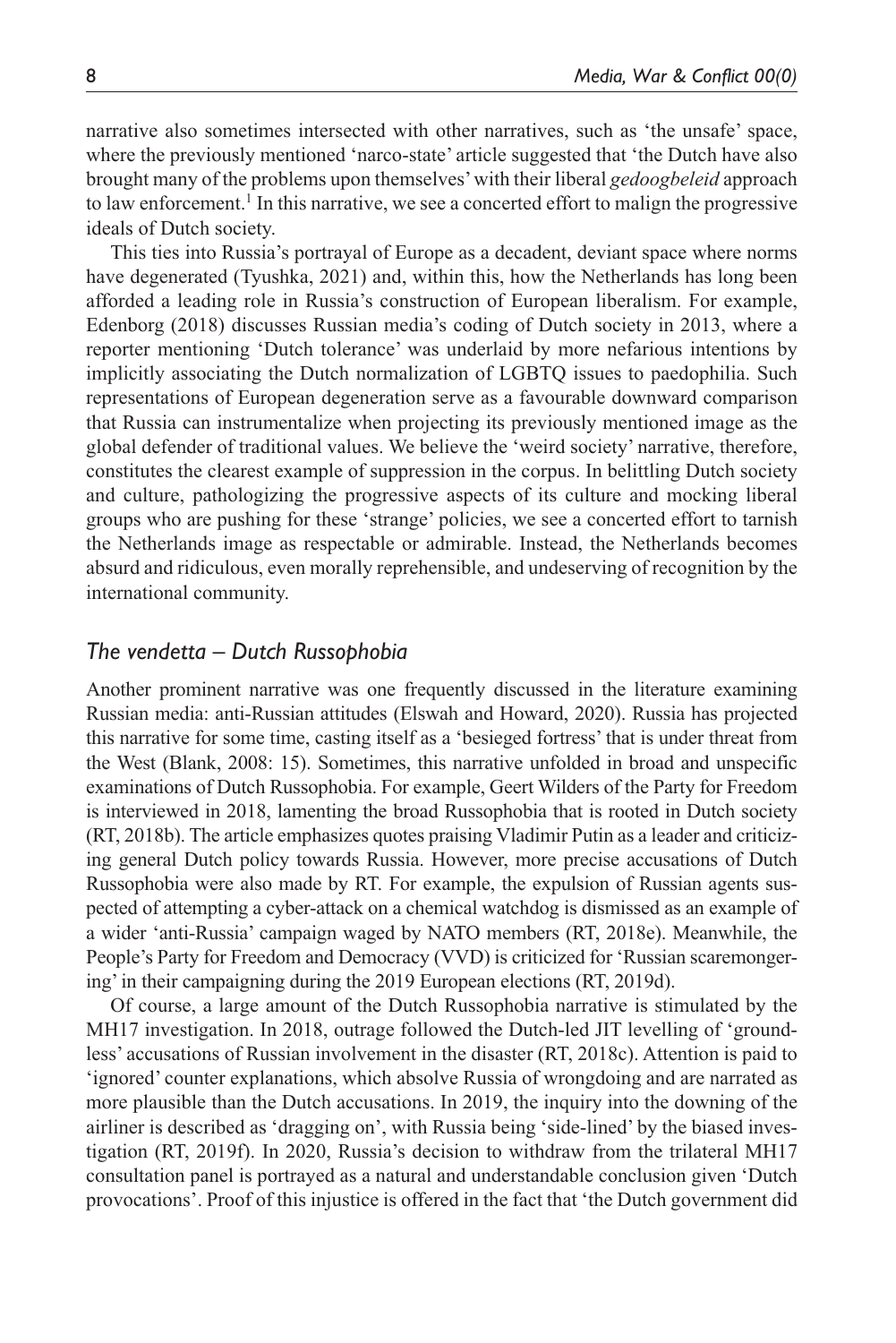not even wait for the preliminary results of these consultations before taking Russia to the European Court of Human Rights in July' (RT, 2020f).

These narratives align with those found in similar analyses of Russian narration after the Skripal incident, another international flashpoint that garnered global outcry toward Russia. Here, the most common narratives projected by Russian media also involved the West rejecting Russia's willingness to cooperate, a lack of evidence and accusations of 'Russophobia' (Ramsay and Robertshaw, 2019: 26). In all, throughout our 3-year sample, Russia is consistently portrayed as the victim of a campaign intent on the 'the demonization of Russia by the Western pro-war neocon faction, in pursuance of Cold War 2.0' (RT, 2020f). The Netherlands, then, is presented as an active and unrelenting member in this group and the MH17 case as 'a crucial milestone in ratcheting up this demonisation' (RT, 2020f).

It is within the scaffolds of 'the vendetta' narrative that we see the clearest examples of direction coming to the fore. The VVD's anti-Russian 'attack' during their campaign is blasted as ridiculous, and their political position is described as 'perilous' (RT, 2019d). Conversely, Geert Wilders, who praises Putin and whose openly anti-immigration, anti-EU and anti-Islam political views are strategically desirable for Russia, is afforded a positive interview piece (RT, 2018b) and right-wing populist party Forum voor Democratie and their leader Thierry Baudet are afforded a 'promising newcomer' frame across several articles. These varying narrative valences appear to be likely attempts at steering Dutch political discourse in directions more favourable to the Kremlin. Meanwhile, undesirable accusations by the JIT regarding MH17 are criticized and dismissed by Russian media. This negative narration, presumably, is to manoeuvre opinion towards a more positive posture regarding Russia's suspected involvement: one of outrage at their unfair and unjust treatment.

#### *The nuisance – the Netherlands as a troublesome international actor*

'The vendetta' heavily intersects with 'the nuisance'. While 'the vendetta' portrays the Netherlands as a key proponent of a widespread and relentless anti-Russia campaign, 'the nuisance' extends this more broadly. It paints the Netherlands as a generally reckless geopolitical actor, whose destructive behaviour is detrimental not only to Russia but also to numerous other states.

For example, the Netherlands is shown as a selfish actor in the EU who economically benefits from the Eurozone at the financial expense of other members, and who turns its back on fellow members during their economic decline during the coronavirus pandemic. Presented without nuance, the Dutch government's reluctance to 'spread the burden' is described as a 'timely reminder' of the lack of European *unity* during times of crisis (RT, 2020b). Further events build this narrative, where outside European borders, the Netherlands is shown as 'irking' the states of Turkey, Israel and China in various diplomatic moves, although these articles are less pointed in their blame framing (e.g. RT, 2019b).

With 'the nuisance', the intention appears to be to paint the Netherlands as a difficult, disruptive and, at times, greedy actor in the international arena who ignores EU values of unity and provokes irascible states with tactless political moves. Elements of 'the nuisance' narrative can be seen as destruction, although this is not as clear-cut as earlier examples. One might also suggest that stories that portray the Netherlands as, for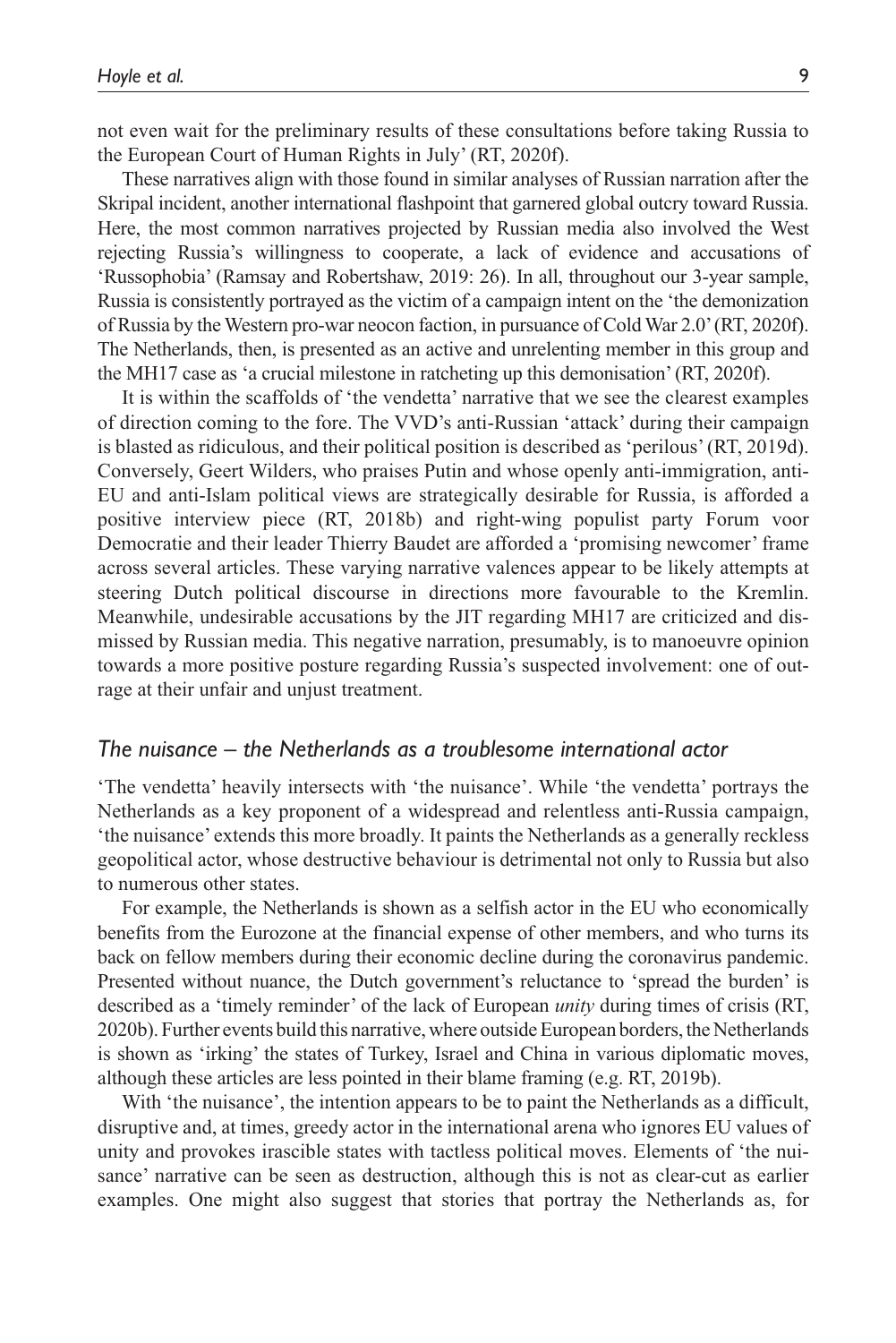example, benefiting at the expense of other allies, are instances of stories with more than one function. Although critically narrating the Netherlands specifically, they can also be seen as internationally-orientated, undermining broader targets such as the EU or NATO. While other narratives we have marked as destruction, such as the 'dangerous society', seem to reflect internally to damage perceptions of the Netherlands' internal functioning, the nuisance portrayal reflects externally to damage the image of the Netherlands as an attractive alliance partner. This reinforces Deverell et al.'s (2020:16) reflection that antagonistic strategic narration, while of course often focused on harming the narrated state, can also double to weaken international unity.

### *A divided society – Dutch society at war with itself*

The notion of the Netherlands being divided was another narrative that was frequently woven through the corpus. This narrative amplified an image of the Netherlands as rife with internal division, fragmented along several contentious lines: farmers angry at national climate policy, COVID-19 deniers against lockdown measures, anti-Islam movements, anti-racism protestors, or even friction within the Dutch government itself. Often, these divisions were shown as almost or already bubbling over into violence and protests, demonstrating how the 'divided' narrative intersects with the 'dangerous society' narrative. Such instances of protests were similarly sensationalized by their central use of graphic videos and pictures.

The 'divided' narrative also intersects with the 'weird society' narrative, with clashes outlined between, for example, conservative Dutch citizens and the societal push for liberalism. The previously mentioned 'transgender crosswalk', for instance, was suggested as a move that would 'only increase the division of society' (RT, 2019i). Moreover, a national debate over Black Pete<sup>2</sup> was framed in this progressive vs traditional values clash, where 'another much-loved figure' is lost to 'cancel culture' (RT, 2020i). An incoming policy permitting euthanasia in children is depicted as divisive in government, showing progressivism vs conservativism reaching the upper echelons of Dutch society (RT, 2020e). This intersection of the 'divided' and 'a weird society' narratives binds the idea of polarization within the Netherlands with its liberal proclivities, portraying the high levels of division as a product of the contentious issues that this non-traditional culture cultivates.

Therefore, both destruction and suppression, albeit suppression to a lesser extent, are built by the 'divided society' narrative. Portrayals of such divides directly play into the destruction strategy, weakening the Netherlands' image as an ordered state that is capable and ready to defend itself. Suppression is again evident in the divides between progressive vs conservative, where conservative groups fight to retain a semblance of traditional moral values in the Netherlands.

# *Foolish institutions – laughable, incompetent, disingenuous Dutch institutions*

The final narrative we identify in the corpus is that of 'foolish institutions', which focuses on denigrating Dutch authorities and institutions. This narrative is built in articles that portray Dutch institutions as laughable and incompetent. For example, several stories amplify and mock mistakes made by Dutch security institutions. A disproportionate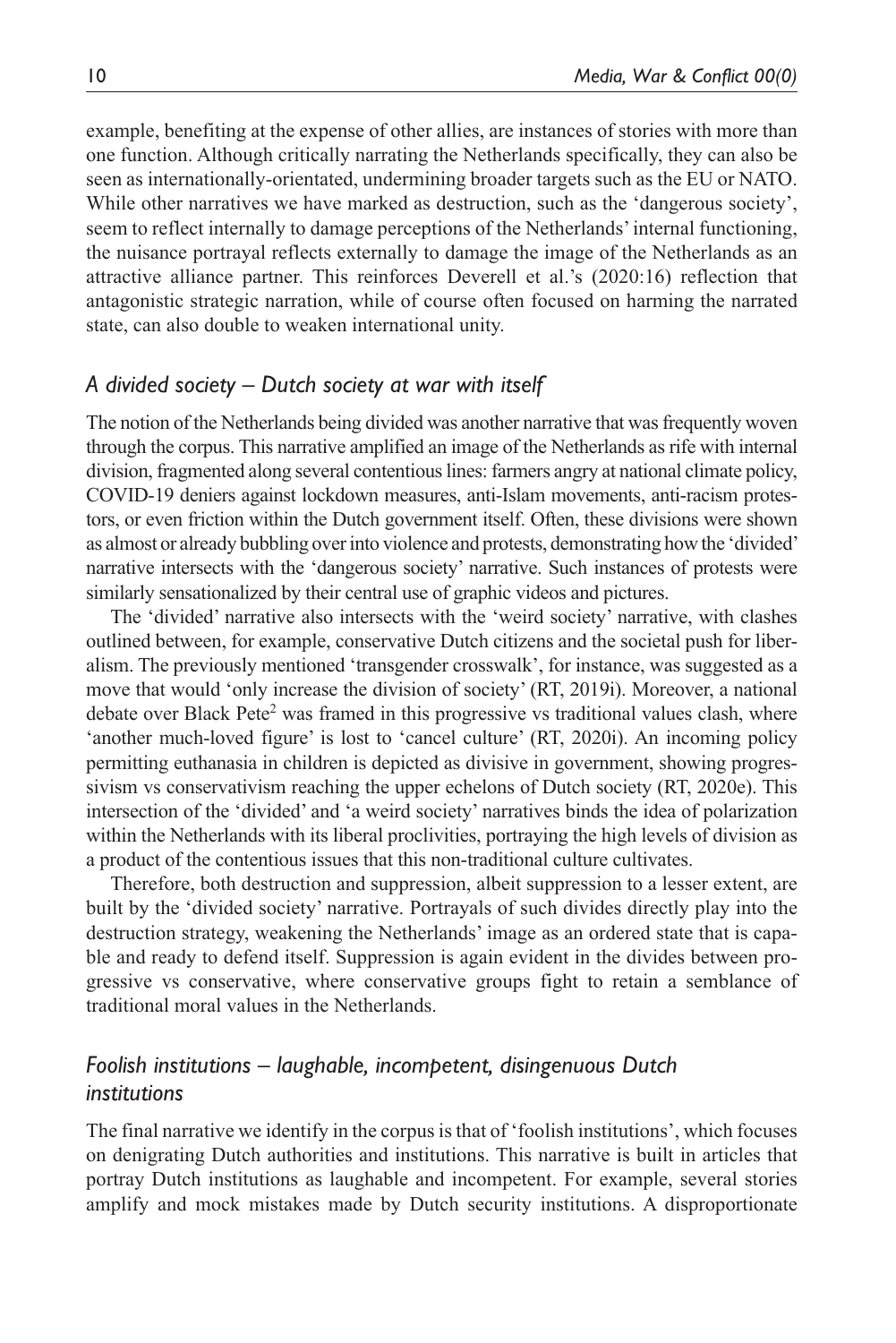amount of articles are devoted to the Marechaussee – the Dutch police force with military status – sounding a false alarm at Schiphol airport and causing a mass evacuation (e.g. RT, 2019j). The Dutch air force is mocked in articles for incidents where they accidentally damage fighter jets – the 'bizarre' incidents emphasized as an example of Dutch carelessness with one of the most expensive weapons purchases in Dutch history (e.g. RT, 2019h). The Dutch military is derided for forcing troops to buy their own supplies before an upcoming NATO drill (RT, 2018d). Such stories are relayed with a caustic tone and framed as 'embarrassing' examples of 'lapses' by Dutch security institutions.

The police are also reflected poorly. Circling back to the 'narco-state' article, RT suggests the report the article centres on reads 'like a concession of defeat', with the Dutch authorities and government described as 'sclerotic laissez-faire institutions' (RT, 2018a). Political institutions receive similar treatment. Dutch politicians are portrayed as airheads, unsure how the country should be named, and the Dutch Defence Minister Ank Bijleveld is mocked for fumbling simple security protocols (RT, 2019g, 2020h).

However, incompetency is not the only trait attributed to Dutch institutions and sometimes RT's portrayal insinuates more disingenuous intentions. Policies to diversify street names are dismissed as pandering to 'wokeness', plans to lower highway speed limits are framed as the government symbolically bowing to environmentalists (RT, 2019a, 2019k). In the previously mentioned contraception article, we see Dutch institutions being portrayed in a more sinister way, the 'abhorrent, nuts, insane' policy lodged by the Dutch House of Representatives and condoned by members throughout the Dutch government. The prime minister himself, Mark Rutte, is portrayed as two-faced, blithely straddling both sides of the progressivism vs conservatism division by voicing disapproval for Black Pete but refraining from decisive action. His response, rather than being seen as diplomatic, is portrayed as an indication of his hypocrisy, preserving 'his cherished liberal sanctity' while 'simultaneously stay[ing] on-side with the cultural conservatives' (RT, 2020i).

'Foolish institutions' contributes heavily to destruction. Blame for insecurity and conflict in the Netherlands is attributed to state institutions by making them seem disorganized, disingenuous and hypocritical. There is a concerted effort by Russian state-sponsored media to damage the perceived capabilities of target state institutions, consistent with the destruction strategy.

## **Discussion**

We have highlighted six antagonistic strategic narratives that RT used to narrate the Netherlands between 2018 and 2020. These include depicting the Netherlands as rife with crime and violence, led by foolish and incompetent state institutions, and inhabited by a divided population with untraditional and 'weird' progressive lifestyles. We further identify a clear villainizing narrative of the Netherlands' international political behaviour, especially regarding the ongoing Dutch-led criminal investigation into Russia's involvement in the MH17 disaster. These six narratives appear frequently in RT's daily coverage, often together, and converge in their contribution to a grand narrative of the Netherlands as a state of 'liberal chaos'. In this grand narrative, the Netherlands is a society that is rife with crime and violence, led by incompetent and immoral politicians and institutions, and defined by a bizarre and immorally progressive culture.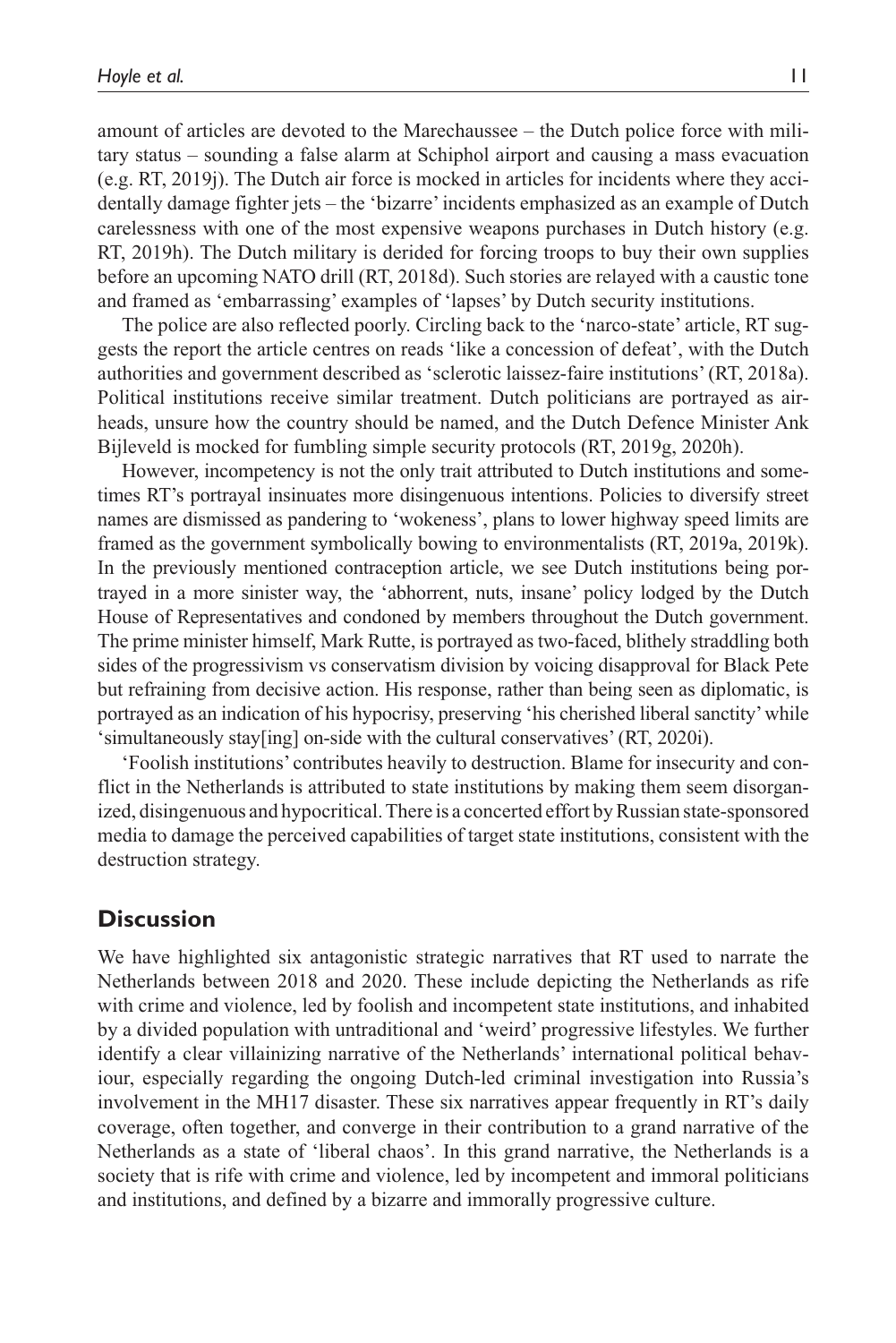To aid our analyses, we adopted Wagnsson and Barzanje's (2021) 'destruction–suppression–direction' framework, obtaining evidence of the framework's applicability outside of Sputnik. Most notably, we identified a substantial use of the destruction strategy, to which four of our six identified antagonistic narratives correspond – 'a dangerous society', 'a divided society', 'foolish institutions' and 'the nuisance'. These narratives coalesce to paint a particularly disparaging portrait of the Dutch state and its authorities, who appear to be incapable and have lost control. Herrmann (2013) describes how a state's capabilities form an integral element of its image in the international arena and, as a small state, the Netherlands is said to be particularly reliant on a capable image, particularly regarding its reputation as a hub for international law (Wohlforth et al., 2018). The antagonistic narration we identify is therefore particularly sensitive for the Netherlands. Here, of course, it is impossible to ignore the background of current Dutch– Russian relations and one might connect RT's significant use of the destruction strategy with this omnipresent contextual background. The heavy-handed use of destruction could be interpreted as a ramification of the ongoing Dutch-led criminal investigation and a method of discrediting the Dutch image as a reliable and trustworthy political actor on the world stage.

At this point, it is fruitful to consider how our results resemble those of previous examinations of Russian antagonistic strategic narration. Overall, they appear to show remarkable consistency with other analyses. The general 'liberal chaos' narrative trend aligns with the overarching narratives identified by Ramsay and Robertshaw (2019: 70), who conclude that 'political dysfunction is the key overarching narrative in RT and Sputnik coverage of politics and society in Western countries', summing narration about many European states. Specific narratives also seem to be repeated, even across outlets. For example, 'a divided society' echoes Sputnik subplots intent on accentuating internal divisions in Nordic states (Deverell et al., 2020: 11; Hellman, 2021; Wagnsson and Barzanje, 2021: 11). Similarly, Ramsay and Robertshaw (2019: 70) identify 'social conflict' as one of the most salient themes running through RT and Sputnik's narration of several European states. The 'weird society' mirrors Wagnsson and Barzanje's (2021: 8) identification of 'the Ultra-Modern space' subplot in Sputnik's narration of Sweden that 'makes Sweden look like a ridiculous space that is not to be taken seriously'. 'The nuisance' is reminiscent of Sputnik's narration of Denmark as an 'annoying' actor in the international arena (Deverell et al., 2020: 13).

This, therefore, raises the question: given current tension between the two states, is the narration the Netherlands receives any harsher than that identified in other examinations? This is difficult to answer definitively without employing a more formal comparative analysis, but it is illuminating to look at differences between the cases. For example, Deverell et al. (2020) describe how Sputnik often narrates Nordic states as victims of their connections to NATO or the EU. Norway and Finland's connections or proximities to NATO, for example, were described as obstructing the cultivation of a stronger, beneficial relationship with Russia (p. 10) and the influence of the EU was narrated as the root of Denmark's poor standing (p. 12). In contrast, connections between the Netherlands and NATO or EU were infrequent and, when references were made, its portrayal resembled a 'villain' rather than 'victim' role, as in 'the nuisance' narrative (e.g. RT, 2019c, 2020b). Similarly, in contrast to the 'Sweden in decline' narrative where 'invasions' by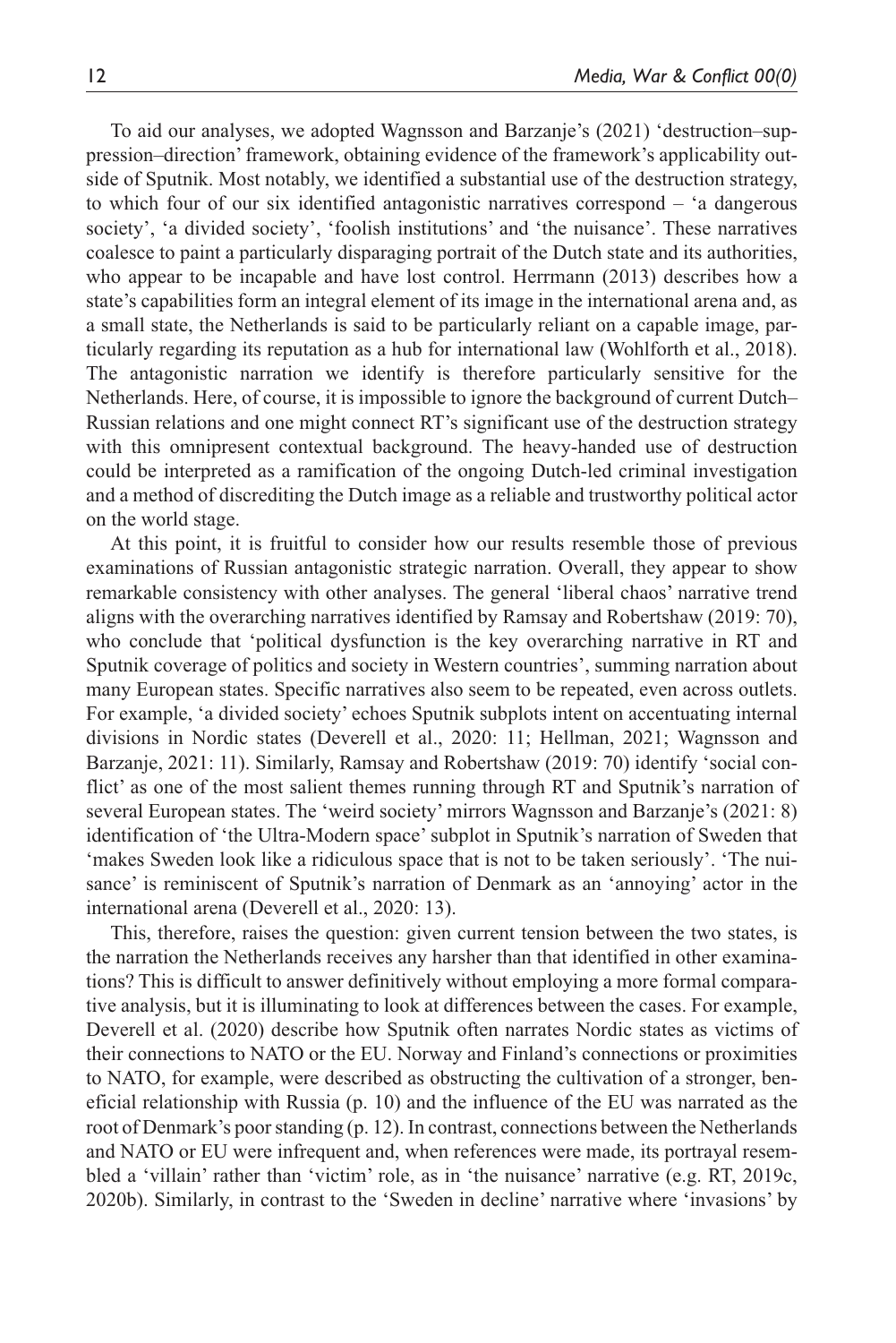migrants or liberal activists were narrated as dragging Sweden into immorality (Wagnsson and Barzanje, 2021), immorality was rather portrayed as deeply rooted in Dutch society, with its 'historic liberalism' pervading the culture for centuries (e.g. RT, 2018a, 2020g).

Given these nuances, one might venture that the narration the Netherlands receives does seem slightly more hostile, mainly in its more 'villainous' portrayal and how its domestic problems are cast as a result of itself, rather than of others. However, a pertinent limitation is that we do not employ a more formally comparative approach, either in a temporal sense or between cases, which may help us understand this more clearly. Future research might consider expanding on these nuances within antagonistic strategic narration: the villain vs victim roles that emerge within the contours of a state's negative portrayal, or more broadly, of the seemingly contingent nature of Russian antagonistic narration. Here, as suggested above, comparative analyses (e.g. Deverell et al., 2020) or more longitudinal designs (e.g. Chaban et al., 2017) could be used to further explore how the degree of antagonism fluctuates depending on the state's relationship with Russia. It would be particularly interesting to adopt a case-comparison analysis of states varying in their relations with the Kremlin. For example, for states such as Slovakia or Bulgaria, whose strong affinities with Russia and low institutional strength leave them vulnerable to Russian influence (Galeotti, 2017: 7), one might expect comparatively less destruction and suppression, and more direction. Conversely, for Poland, whose 'intractable hostility' to Russia should lead to 'demonization' (p. 8), one might then expect more destruction or suppression and less direction.

Future research might also seek to explore the reception of these identified strategic narratives, which Miskimmon et al. (2013) note as a key direction for future strategic narrative research. Strategic narratives can be intended for and received by different audiences. In this case, narratives projected by a foreign language, internationally-orientated outlet such as RT can be considered as targeting foreign audiences – although similar narrative content of European failure is also commonly received by the Russian domestic audience in national news outlets (Tyushka, 2021). Given the rise in the discourse around the potential security threats conferred by Russian malign information influence on Dutch society, especially with recent investigations detecting churnalized content in Dutch social media spaces (AIVD, 2021; Government of the Netherlands, 2020a), one of the most pertinent foreign audiences to explore here would be the Dutch domestic audience. RT and Sputnik are sometimes conceptualized as 'discursive launchpads', meaning their narrative content is often dispersed more widely via social media, YouTube platforms, Russian-affiliated 'internet troll armies', or by local media outlets (Ramsay and Robertshaw, 2019; Wilson et al., 2018). Their narration can therefore collaterally reach audiences far wider than just active consumers of RT and Sputnik that are thought to be fairly few (Crilley et al., 2020) and thus may distort exposed Dutch citizens' perceptions of their own domestic political reality.

But what precise psychological responses would be elicited in Dutch audiences consuming this antagonistic strategic narration? There is limited evidence of the psychological effects that such malign information operations are often assumed to trigger, and even less that can confirm causal relationships between antagonistic narratives and responses (Hoyle et al., 2021). Causal evidence could, however, not only confirm malign information influence's destabilizing potential, but also inform policy towards countering it.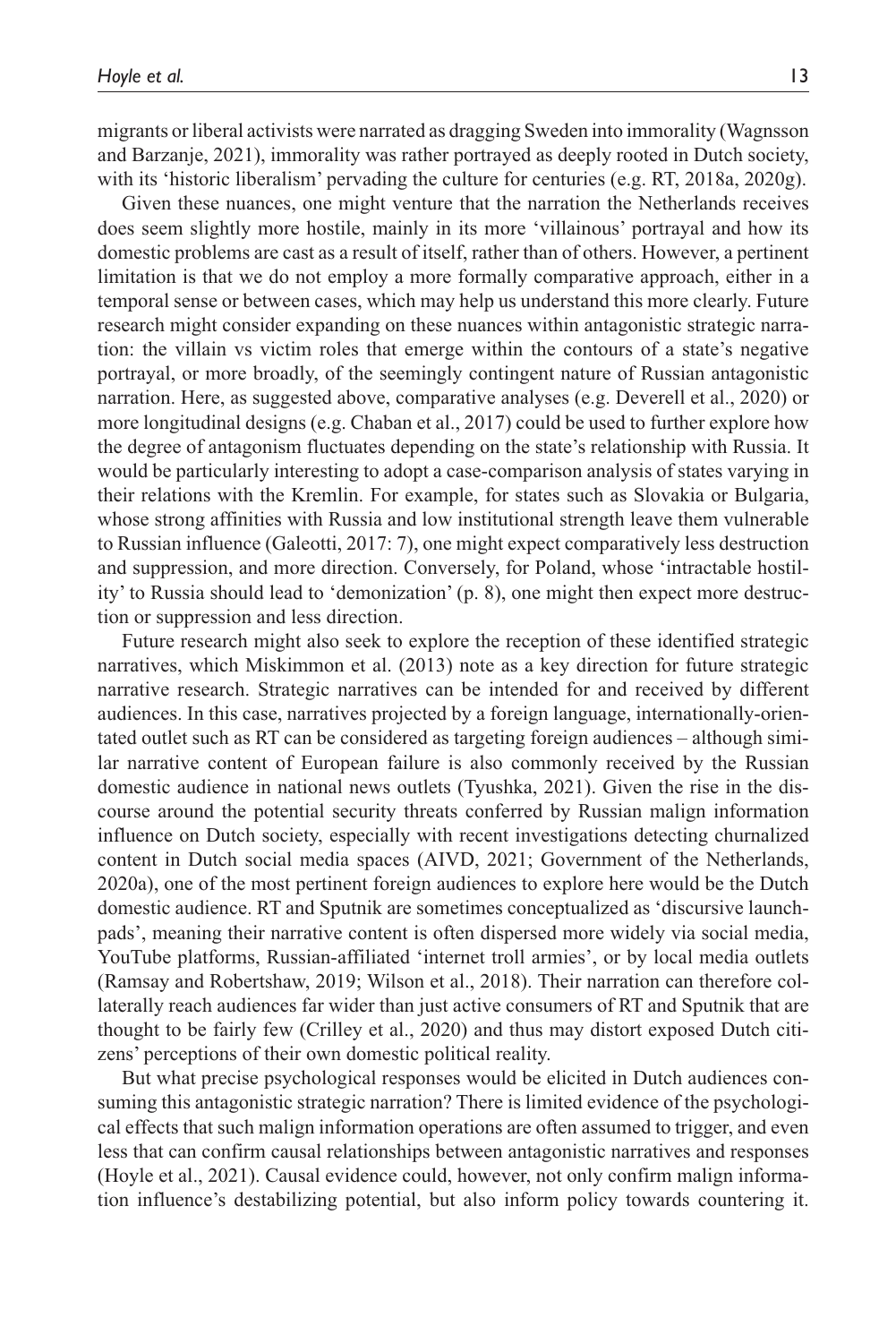Evidence of the effects of frequent narrative strategies might be used to smartly shape counternarrative construction or hone societal resilience initiatives (p. 16).

The surfaced narratives certainly seem to have harmful capacities. One might predict that exposure to the destruction narratives, which depict the Netherlands as a chaotic society and are tethered by an emphasized notion of institutional culpability and disingenuity, could lead to reduced trust in state institutions and fear or anger responses in the Dutch audience. Conversely, emerging research indicating that those drawn to Russian state-sponsored media are typically already critical of Western liberal values (Wagnsson, forthcoming) might suggest that 'a weird society', focusing on the Dutch culture of liberal permissiveness leading to rising crime and vulgarity, or Dutch progressive policymaking coming at the expense of ethics and integrity, could lead to anger, shame or perceived degradation of the Dutch identity in citizens – 'status loss for the readers' (Wagnsson and Barzanje, 2021: 12). These predictions warrant attention from future psychological research, which may follow a research agenda positioning content analyses, such as this study, as the impetus for experimental designs examining audience responses (Hoyle et al., 2021).

# **Conclusion**

The current study sought to identify and analyse the narratives that Russian state-sponsored media outlet RT uses to construct an image of the Netherlands, a case whose contemporary political relations with Russia confers pertinence, but that had not been examined. We uncover six antagonistic narratives that coalesce to portray the Netherlands as a state of 'liberal chaos'. We also note a significant use of narratives used to portray the Netherlands as incompetent and unreliable – termed as 'destruction narratives'. In discussing our results, we have ventured possible political motives for such a portrayal, connecting the study to the broader, contentious political context between Russia and the Netherlands. In doing so, we have developed thinking on how the political backdrop may influence the portrayal Russian media affords different states in the West. In comparing our findings to previous analyses of Russian antagonistic strategic narration, we have broached nuances in antagonistic narration that warrant future examination. Finally, we have advanced thinking on the reception of these narratives, particularly in the Dutch domestic audience, and discussed hypotheses that experimental research testing possible cognitive and emotional responses to this narration may investigate.

#### **Acknowledgements**

The authors would like to thank the anonymous reviewers, as well as Charlotte Wagnsson, Eva-Karin Olsson and Maria Hellman for their constructive comments, and Katharina Karnbach for her help with article coding.

#### **Funding**

The author(s) disclosed receipt of the following financial support for the research, authorship, and/ or publication of this article: This research was supported by TNO and the MoD/FMW.

### **ORCID iD**

Aiden Hoyle: **D** <https://orcid.org/0000-0003-0836-5429>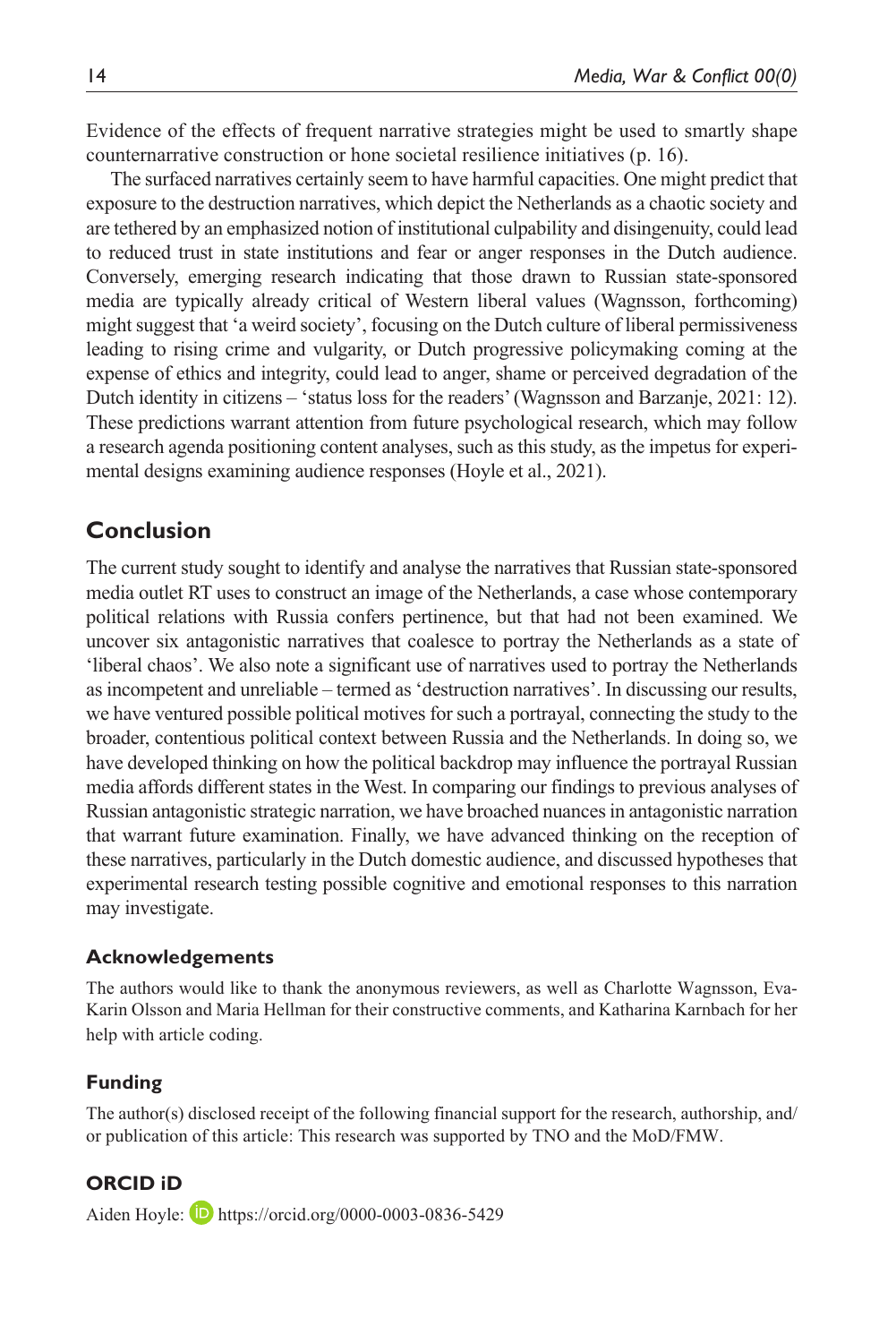#### **Supplementary material**

Supplementary material for this article is available online.

## **Notes**

- 1. *Gedoogbeleid* translates as 'toleration policy', referring to the lack of enforcement of particular laws in Dutch law.
- 2. Black Pete (in Dutch, *Zwarte Piet*) is a traditional figure in the Dutch tradition of Sinterklaas and a companion of Saint Nicholas. He is commonly depicted with dark skin, red lips and dark curly hair.

## **References**

- AIVD (2021) Jaarverslag 2020. Available at: [https://www.aivd.nl/onderwerpen/jaarverslagen/](https://www.aivd.nl/onderwerpen/jaarverslagen/jaarverslag-2020/) [jaarverslag-2020/](https://www.aivd.nl/onderwerpen/jaarverslagen/jaarverslag-2020/) (accessed 20 May 2021).
- Algemeen Dagblad (2018) Bijleveld: Nederland in cyberoorlog met Russen. Available at: [https://](https://www.ad.nl/buitenland/bijleveld-nederland-in-cyberoorlog-met-russen~ac0b5320/) [www.ad.nl/buitenland/bijleveld-nederland-in-cyberoorlog-met-russen~ac0b5320/](https://www.ad.nl/buitenland/bijleveld-nederland-in-cyberoorlog-met-russen~ac0b5320/) (accessed 5 May 2021).
- Altheide DL and Schneider CJ (2013) Ethnographic content analysis. In: Altheide DL and Schneider CJ (eds) *Qualitative Media Analysis*. London: Sage, 23–37.
- Applebaum A (2016) How much trouble is Russia causing in Europe? *Slate*. Available at: [https://](https://slate.com/news-and-politics/2016/04/the-dutch-referendum-on-ukraine-shows-how-russia-is-influencing-europeans.html) [slate.com/news-and-politics/2016/04/the-dutch-referendum-on-ukraine-shows-how-russia](https://slate.com/news-and-politics/2016/04/the-dutch-referendum-on-ukraine-shows-how-russia-is-influencing-europeans.html)[is-influencing-europeans.html](https://slate.com/news-and-politics/2016/04/the-dutch-referendum-on-ukraine-shows-how-russia-is-influencing-europeans.html) (accessed 5 May 2021).
- Blank S (2008) Threats to and from Russia: An assessment. *Journal of Slavic Military Studies* 21(3): 491–526.
- Chaban N, Elgström O and Gulyaeva O (2017) Russian images of the European Union: Before and after Maidan. *Foreign Policy Analysis* 13(2): 480–499.
- Coticchia F and Catanzaro A (2020) The fog of words: Assessing the problematic relationship between strategic narratives, (master) frames and ideology. *Media, War & Conflict*. DOI: 10.1177/1750635220965622.
- Crilley R et al. (2020) Understanding RT's audiences: Exposure not endorsement for Twitter followers of Russian state-sponsored media. *International Journal of Press/Politics*. DOI: 10.1177%2F1940161220980692.
- Deverell E, Wagnsson C and Olsson EK (2020) Destruct, direct and suppress: Sputnik narratives on the Nordic countries. *Journal of International Communication* 27(1): 15–37.
- Edenborg E (2018) Homophobia as geopolitics: 'Traditional values' and the negotiation of Russia's place in the world. In: Mulholland J et al. (eds) *Gendering Nationalism: Intersections of Nation, Gender and Sexuality*. London: Palgrave.
- Elswah M and Howard PN (2020) 'Anything that causes chaos': The organizational behavior of Russia Today (RT). *Journal of Communication* 70(5): 623–645.
- Forsberg T, Heller R and Wolf R (2014) Status and emotions in Russian foreign policy. *Communist and Post-Communist Studies* 47(3/4): 261–268.
- Galeotti M (2017) *Controlling Chaos: How Russia Manages Its Political War in Europe*. Berlin: European Council on Foreign Relations.
- Giles K (2019) *Moscow Rules: What Drives Russia to Confront the West*. Washington, DC: Brookings Institution Press/Chatham House.
- Government of the Netherlands (2019) Suspects to be prosecuted for the downing of flight MH17. The Hague. Available at: [https://www.government.nl/latest/news/2019/06/19/suspects-to-be](https://www.government.nl/latest/news/2019/06/19/suspects-to-be-prosecuted-for-the-downing-of-flight-mh17)[prosecuted-for-the-downing-of-flight-mh17](https://www.government.nl/latest/news/2019/06/19/suspects-to-be-prosecuted-for-the-downing-of-flight-mh17) (accessed 5 May 2021).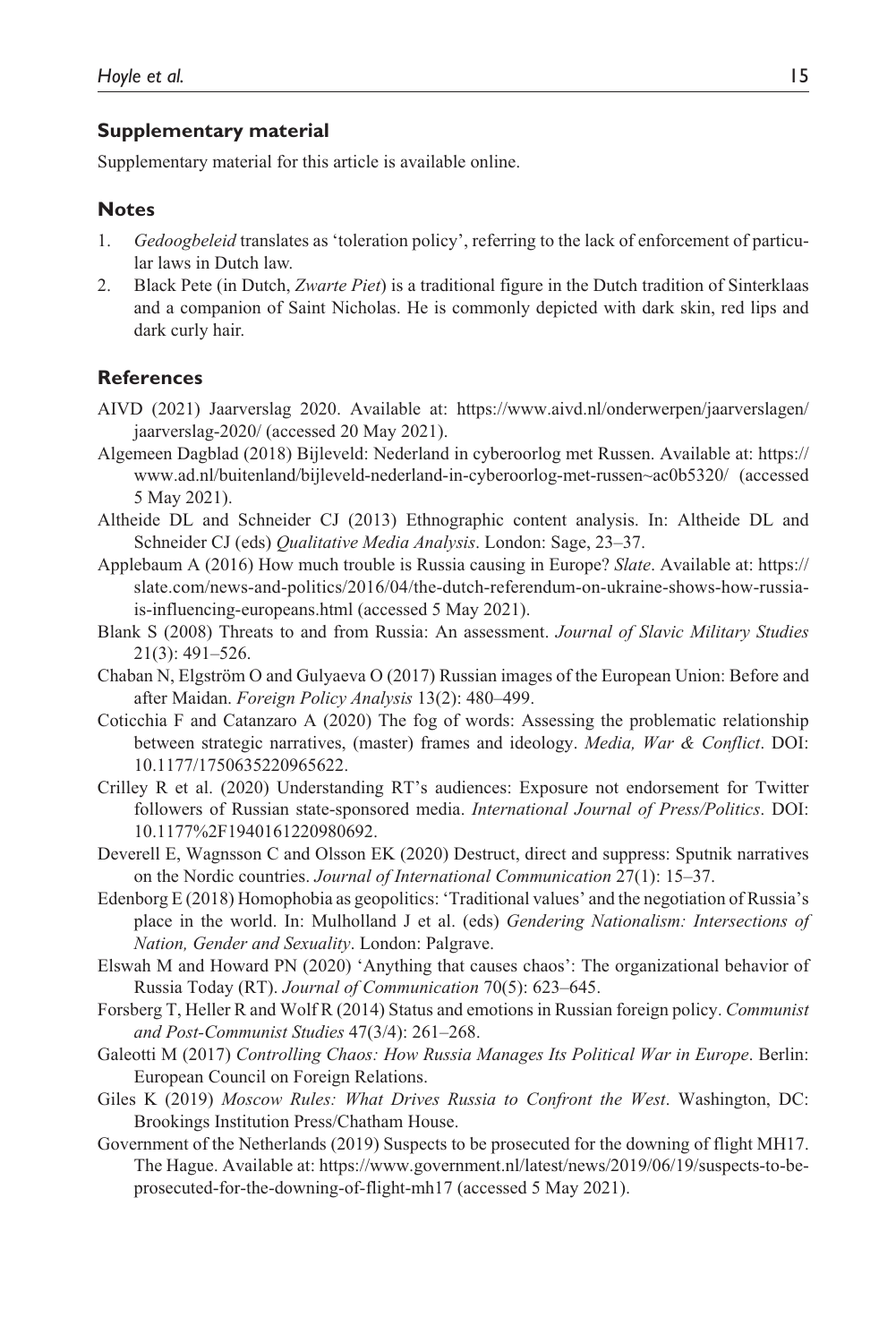- Government of the Netherlands (2020a) *Kamerbrief ontwikkelingen beleidsinzet bescherming democratie tegen desinformatie*. Available at: [https://www.rijksoverheid.nl/documenten/](https://www.rijksoverheid.nl/documenten/kamerstukken/2020/05/13/kamerbrief-ontwikkelingen-beleidsinzet-bescherming-democratie-tegen-desinformatie) [kamerstukken/2020/05/13/kamerbrief-ontwikkelingen-beleidsinzet-bescherming-democra](https://www.rijksoverheid.nl/documenten/kamerstukken/2020/05/13/kamerbrief-ontwikkelingen-beleidsinzet-bescherming-democratie-tegen-desinformatie)[tie-tegen-desinformatie](https://www.rijksoverheid.nl/documenten/kamerstukken/2020/05/13/kamerbrief-ontwikkelingen-beleidsinzet-bescherming-democratie-tegen-desinformatie) (accessed 5 May 2021).
- Government of the Netherlands (2020b) The Netherlands brings MH17 case against Russia before European Court of Human Rights. Available at: [https://www.government.nl/latest/](https://www.government.nl/latest/news/2020/07/10/the-netherlands-brings-mh17-case-against-russia-before-european-court-of-human-rights) [news/2020/07/10/the-netherlands-brings-mh17-case-against-russia-before-european-court](https://www.government.nl/latest/news/2020/07/10/the-netherlands-brings-mh17-case-against-russia-before-european-court-of-human-rights)[of-human-rights](https://www.government.nl/latest/news/2020/07/10/the-netherlands-brings-mh17-case-against-russia-before-european-court-of-human-rights) (accessed 5 May 2021)
- Hellman M (2021) Infodemin under pandemin: rysk informationspåverkan mot Sverige. *Statsvetenskaplig Tidskrif*, 1.
- Herrmann RK (2013) Perceptions and image theory in International Relations. In: Huddy L et al. (eds) *The Oxford Handbook of Political Psychology*. New York, NY: Oxford University Press, pp. 334–363.
- Hoyle A et al. (2021) Grey matters: Advancing a psychological effects-based approach to countering malign information influence. *New Perspectives* 29(2): 144–164.
- Hutchings S and Szostek J (2015) Dominant narratives in Russian political and media discourse during the Ukraine crisis. In: Pikulicka-Wilczewska A and Sakwa R (eds) *Ukraine and Russia: People, Politics, Propaganda and Perspectives*. Bristol: E-International Relations, 183–196.
- Joint Investigation Team (2016) Presentatie eerste resultaten strafrechtelijk onderzoek MH17 (28- 9-2016). The Hague. Available at: [https://www.om.nl/onderwerpen/mh17-vliegramp/strafre](https://www.om.nl/onderwerpen/mh17-vliegramp/strafrechtelijk-onderzoek-mh17-jit/eerste-resultaten-strafrechtelijk-onderzoek-mh17)[chtelijk-onderzoek-mh17-jit/eerste-resultaten-strafrechtelijk-onderzoek-mh17—](https://www.om.nl/onderwerpen/mh17-vliegramp/strafrechtelijk-onderzoek-mh17-jit/eerste-resultaten-strafrechtelijk-onderzoek-mh17)28-9-2016 (accessed 5 May 2021).
- Kouwenhoven A and Heck W (2020) Hoe Russische desinformatie hier in een gratis krant belandt. *NRC*. Available at: [https://www.nrc.nl/nieuws/2020/09/28/hoe-rusland-desinformatie-hier](https://www.nrc.nl/nieuws/2020/09/28/hoe-rusland-desinformatie-hier-verspreidt-a4013918)[verspreidt-a4013918](https://www.nrc.nl/nieuws/2020/09/28/hoe-rusland-desinformatie-hier-verspreidt-a4013918) (accessed 5 May 2021).
- McHugh ML (2012). Interrater reliability: The kappa statistic. *Biochemia medica* 22(3): 276–282.
- Miskimmon A and O'Loughlin B (2017) Russia's narratives of global order: Great power legacies in a polycentric world. *Politics and Governance* 5(3): 111–120.
- Miskimmon A, O'Loughlin B and Roselle L (2013) *Strategic Narratives: Communication Power and the New World Order*. New York, NY: Routledge.
- Neumann I (2008) Russia's standing as a Great Power, 1494–1815. In: Hopf T (ed.) *Russia's European Choice*. New York, NY: Palgrave Macmillan, 13–34.
- Onderzoeksraad voor Veiligheid (2016) Crash van Malaysia Airlines vlucht MH17. The Hague, the Netherlands. Available at: [https://www.onderzoeksraad.nl/en/media/attachment/2018/7/10/](https://www.onderzoeksraad.nl/en/media/attachment/2018/7/10/debcd724fe7breport_mh17_crash.pdf) [debcd724fe7breport\\_mh17\\_crash.pdf](https://www.onderzoeksraad.nl/en/media/attachment/2018/7/10/debcd724fe7breport_mh17_crash.pdf) (accessed 5 May 2021).
- Pomerantsev P and Weiss M (2014) The menace of unreality: How the Kremlin weaponizes information, culture and money. *The Interpreter*. New York, NY: Institute of Modern Russia.
- Ramsay G and Robertshaw S (2019) *Weaponising News: RT, Sputnik and Targeted Disinformation*. London: King's College London.
- Rebegea C (2019) 'Question more' but not too much. Mapping Russia's malign master narratives in central and eastern Europe. In: Sultaňescu D (ed.) *Challenges in Strategic Communication and Fighting Propaganda in Eastern Europe*. Amsterdam: IOS Press, 75–83.
- Rietjens S (2019) Unraveling disinformation: The case of Malaysia Airlines Flight MH17. *International Journal of Intelligence, Security, and Public Affairs* 21(3): 195–218.
- Rose M and Dyomkin D (2017) Macron denounces 'lying propaganda' of Russian media as he meets Putin. *The Independent*. Available at: [http://www.independent.co.uk/news/world/](http://www.independent.co.uk/news/world/europe/vladimir-putin-emmanuel-macron-election-hacking-lying-propaganda-meeting-a7762336.html) [europe/vladimir-putin-emmanuel-macron-election-hacking-lying-propaganda-meet](http://www.independent.co.uk/news/world/europe/vladimir-putin-emmanuel-macron-election-hacking-lying-propaganda-meeting-a7762336.html)[ing-a7762336.html](http://www.independent.co.uk/news/world/europe/vladimir-putin-emmanuel-macron-election-hacking-lying-propaganda-meeting-a7762336.html) (accessed 13 August 2021).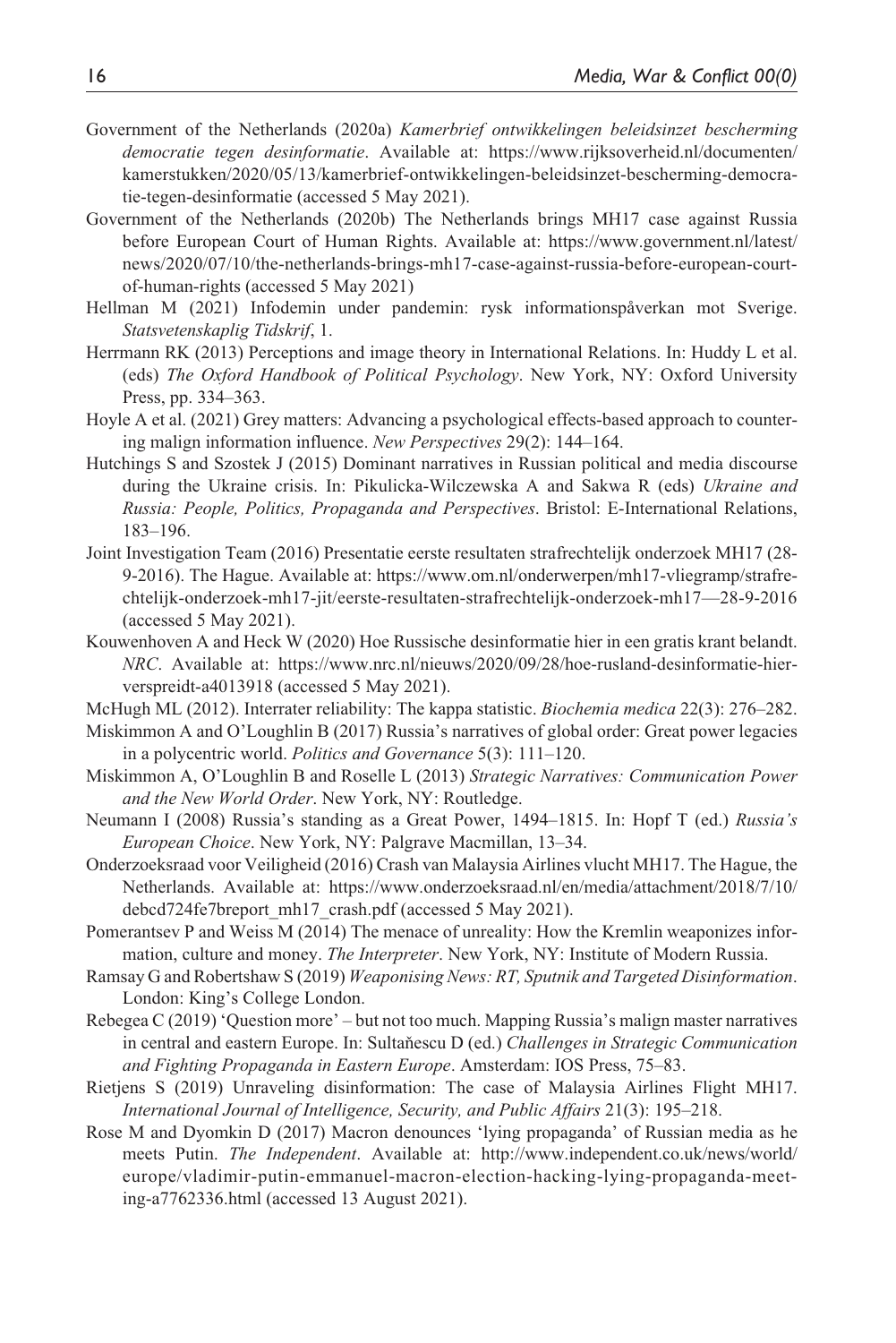- Russian Ministry of Foreign Affairs (2016) Foreign policy concept of the Russian Federation. Moscow. Available at: https://www.mid.ru/en/foreign\_policy/official\_documents/-/asset [publisher/CptICkB6BZ29/content/id/2542248](https://www.mid.ru/en/foreign_policy/official_documents/-/asset_publisher/CptICkB6BZ29/content/id/2542248) (accessed 9 August 2021).
- Russian Ministry of Foreign Affairs (2019) Foreign Ministry statement. Moscow. Available at: [https://www.mid.ru/ru/foreign\\_policy/news/-/asset\\_publisher/cKNonkJE02Bw/content/](https://www.mid.ru/ru/foreign_policy/news/-/asset_publisher/cKNonkJE02Bw/content/id/3691613?p_p_id=101_INSTANCE_cKNonkJE02Bw&_101_INSTANCE_cKNonkJE02Bw_languageId=en_GB) [id/3691613?p\\_p\\_id=101\\_INSTANCE\\_cKNonkJE02Bw&\\_101\\_INSTANCE\\_cKNon](https://www.mid.ru/ru/foreign_policy/news/-/asset_publisher/cKNonkJE02Bw/content/id/3691613?p_p_id=101_INSTANCE_cKNonkJE02Bw&_101_INSTANCE_cKNonkJE02Bw_languageId=en_GB)[kJE02Bw\\_languageId=en\\_GB](https://www.mid.ru/ru/foreign_policy/news/-/asset_publisher/cKNonkJE02Bw/content/id/3691613?p_p_id=101_INSTANCE_cKNonkJE02Bw&_101_INSTANCE_cKNonkJE02Bw_languageId=en_GB) (accessed 5 May 2021).
- Szostek J (2017) Defence and promotion of desired state identity in Russia's strategic narrative. *Geopolitics* 22(3): 571–593.
- Szostek J (2020) What happens to public diplomacy during information war? Critical reflections on the conceptual framing of international communication. *International Journal of Communication* 14: 2728–2748.
- ter Haar B (2017) Dutch narratives about Russian–Western relations. In: Zellener W (ed.) *Security Narratives in Europe: A Wide Range of Views*. Baden-Baden: Nomos Verlagsgesellschaft, 89–97.
- Tyushka A (2021) Weaponizing narrative: Russia contesting EUrope's liberal identity, power and hegemony. *Journal of Contemporary European Studies*. DOI: 10.1080/14782804.2021.
- Van der Togt T (2016) Hoe MH17 de Nederlands–Russische relatie nog lang zal belasten. The Hague: Clingendael Institute. Available at: [https://www.clingendael.org/sites/default/files/](https://www.clingendael.org/sites/default/files/pdfs/Internationaal_recht_versus_harde_realpolitik.pdf) [pdfs/Internationaal\\_recht\\_versus\\_harde\\_realpolitik.pdf](https://www.clingendael.org/sites/default/files/pdfs/Internationaal_recht_versus_harde_realpolitik.pdf) (accessed 5 May 2021).
- Volkskrant (2020) Minister: Rusland verspreidt ook in Nederland misleidende informatie over het coronavirus. Available at: [https://www.volkskrant.nl/nieuws-achtergrond/minister-rus](https://www.volkskrant.nl/nieuws-achtergrond/minister-rusland-verspreidt-ook-in-nederland-misleidende-informatie-over-het-coronavirus~bd21fbe5/)[land-verspreidt-ook-in-nederland-misleidende-informatie-over-het-coronavirus~bd21fbe5/](https://www.volkskrant.nl/nieuws-achtergrond/minister-rusland-verspreidt-ook-in-nederland-misleidende-informatie-over-het-coronavirus~bd21fbe5/)  (accessed 5 May 2021).
- Wagnsson C (2020) What is at stake in the information sphere? Anxieties about malign information influence among ordinary Swedes. *European Security* 29(4): 397–415.
- Wagnsson C (forthcoming) The paperboys of Russian messaging: RT/Sputnik audiences as vehicles for malign information influence.
- Wagnsson C and Barzanje C (2021) A framework for analysing antagonistic narrative strategies: A Russian tale of Swedish decline. *Media, War & Conflict* 14(2): 239–287.
- Wilson T, Zhou K and Starbird K (2018) Assembling strategic narratives. *Proceedings of the ACM on Human-Computer Interaction* 2(CSCW): 1–26.
- Wohlforth WC et al. (2018) Moral authority and status in International Relations: Good states and the social dimension of status seeking. *Review of International Studies* 44(3): 526–546.
- Zhabotynska S and Velivchenko V (2019) New media and strategic narratives: The Dutch referendum on Ukraine – EU Association Agreement in Ukrainian and Russian Internet blogs. *European Security* 28(3): 360–381.

## **RT articles**

- RT (2018a) From drug tolerance to 'narco state': Migrant gangs & hands-off policing threaten Dutch liberalism. Available at: [https://www.rt.com/news/419856-narco-state-netherlands](https://www.rt.com/news/419856-narco-state-netherlands-police/)[police/](https://www.rt.com/news/419856-narco-state-netherlands-police/) (accessed 5 May 2021).
- RT (2018b) Wilders: I criticize Putin's policies, but applaud the way he stands for Russian people. Available at: <https://www.rt.com/news/420348-geert-wilders-exclusive-interview/>(accessed 5 May 2021).
- RT (2018c) Moscow can't accept 'unfounded conclusions' on MH17 downing Russia's UN envoy. Available at: <https://www.rt.com/news/428192-russia-un-mh17-nebenzia/>(accessed 5 May 2021).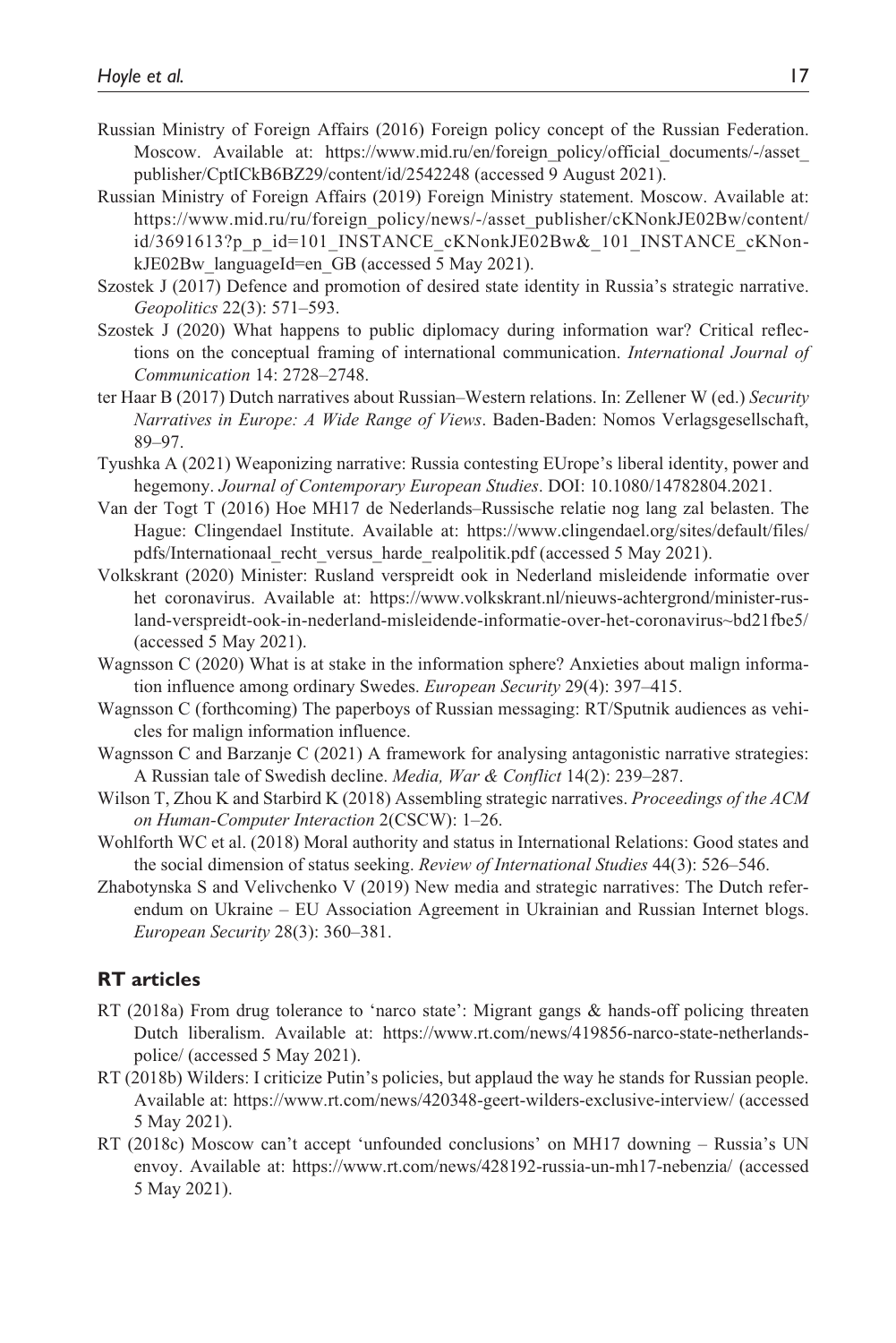- RT (2018d) Cooold War: Dutch troops have to buy winter underwear on their own ahead of major NATO drill. Available at: <https://www.rt.com/news/439662-dutch-troops-lack-underwear/> (accessed 5 May 2021).
- RT (2018e)'Now, it's the Netherlands' turn': Moscow slams 'anti-Russia campaign' after OPCW hacking claims. Available at: [https://www.rt.com/news/440351-netherlands-hacking-claims](https://www.rt.com/news/440351-netherlands-hacking-claims-moscow/)[moscow/](https://www.rt.com/news/440351-netherlands-hacking-claims-moscow/) (accessed 5 May 2021).
- RT (2019a) Dutch city decides to 'diversify' street names because too many honor 'white Western men'. Available at: <https://www.rt.com/news/450819-dutch-city-decides-to-diversify/> (accessed 5 May 2021).
- RT (2019b) Netherlands irks Israel by granting Palestinians right to list Gaza & West Bank as birthplace. Available at: [https://www.rt.com/news/451153-netherlands-palestinians-west](https://www.rt.com/news/451153-netherlands-palestinians-west-bank-birthplace/)[bank-birthplace/](https://www.rt.com/news/451153-netherlands-palestinians-west-bank-birthplace/) (accessed 5 May 2021).
- RT (2019c) Euro drag: Germany & Netherlands the only real euro winners, study finds. Available at: <https://www.rt.com/business/452373-germany-netherlands-euro-winners/> (accessed 5 May 2021).
- RT (2019d) Imperiled Dutch PM's party: Vote us, or our Kremlin-loving rivals will give country to Putin. Available at: <https://www.rt.com/news/459585-dutch-ad-kremlin-crush/> (accessed 5 May 2021).
- RT (2019e) Breaking barriers or dangerous for women? *RT debates Dutch university's 'femaleonly' vacancies*. Available at: [https://www.rt.com/news/462699-dutch-university-women](https://www.rt.com/news/462699-dutch-university-women-jobs/)[jobs/](https://www.rt.com/news/462699-dutch-university-women-jobs/) (accessed 5 May 2021).
- RT (2019f) 5 yrs since MH17 crash: Malaysia questions Dutch-led team's findings as inconclusive probe drags on. Available at: <https://www.rt.com/news/464422-mh17-five-years-no-results/> (accessed 5 May 2021).
- RT (2019g) Holland or Netherlands? *Only the politicians are confused*. Available at: [https://www.](https://www.rt.com/op-ed/470399-holland-netherlands-official-name/) [rt.com/op-ed/470399-holland-netherlands-official-name/](https://www.rt.com/op-ed/470399-holland-netherlands-official-name/) (accessed 5 May 2021).
- RT (2019h) Frothing mad: Dutch Air Force douses 1st F-35A with corrosive firefighting foam by mistake. Available at: <https://www.rt.com/news/472365-dutch-air-force-damages-f35a/> (accessed 5 May 2021).
- RT (2019i) Dutch city unveils world's first 'transgender crosswalk' as internet asks . . ..*WHY?*. Available at: <https://www.rt.com/news/472658-dutch-crosswalk-transgender-netherlands/> (accessed 5 May 2021).
- RT (2019j) 'At least we know the button works': Dutch Twitter responds with memes after false hijacking alarm at Schiphol airport. Available at: [https://www.rt.com/news/472809-schiphol](https://www.rt.com/news/472809-schiphol-false-alarm-reactions/)[false-alarm-reactions/](https://www.rt.com/news/472809-schiphol-false-alarm-reactions/) (accessed 5 May 2021).
- RT (2019k) Virtue-signalling or vehicular sense? *Netherlands to lower speed limits to cut emissions – report*. Available at: <https://www.rt.com/news/473272-netherlands-new-speed-limits/> (accessed 5 May 2021).
- RT (2020a) Six years after MH17 tragedy, Russia withdraws from 'pointless' investigation consultations with Netherlands & Australia. Available at: [https://www.rt.com/russia/503535-mh17](https://www.rt.com/russia/503535-mh17-russia-netherlands-australia/) [russia-netherlands-australia/](https://www.rt.com/russia/503535-mh17-russia-netherlands-australia/) (accessed 5 May 2021).
- RT (2020b) EU're on your own: Dutch PM Rutte says there should be 'no, no, no' Covid-19 bailout for Italy & Spain. Available at: [https://www.rt.com/news/487421-netherlands-rutte](https://www.rt.com/news/487421-netherlands-rutte-eu-coronavirus-finance/)[eu-coronavirus-finance/](https://www.rt.com/news/487421-netherlands-rutte-eu-coronavirus-finance/) (accessed 5 May 2021).
- RT (2020c) Quarantined & lonely? *Find a 'SEX BUDDY,' Dutch government advises*. Available at: <https://www.rt.com/news/488821-netherlands-coronavirus-sex-partner/> (accessed 5 May 2021).
- RT (2020d) Six injured after car PLOWS into outdoor cafe in Netherlands, driver arrested. Available at: <https://www.rt.com/news/490696-cafe-car-crash-neitherlands/> (accessed 5 May 2021).